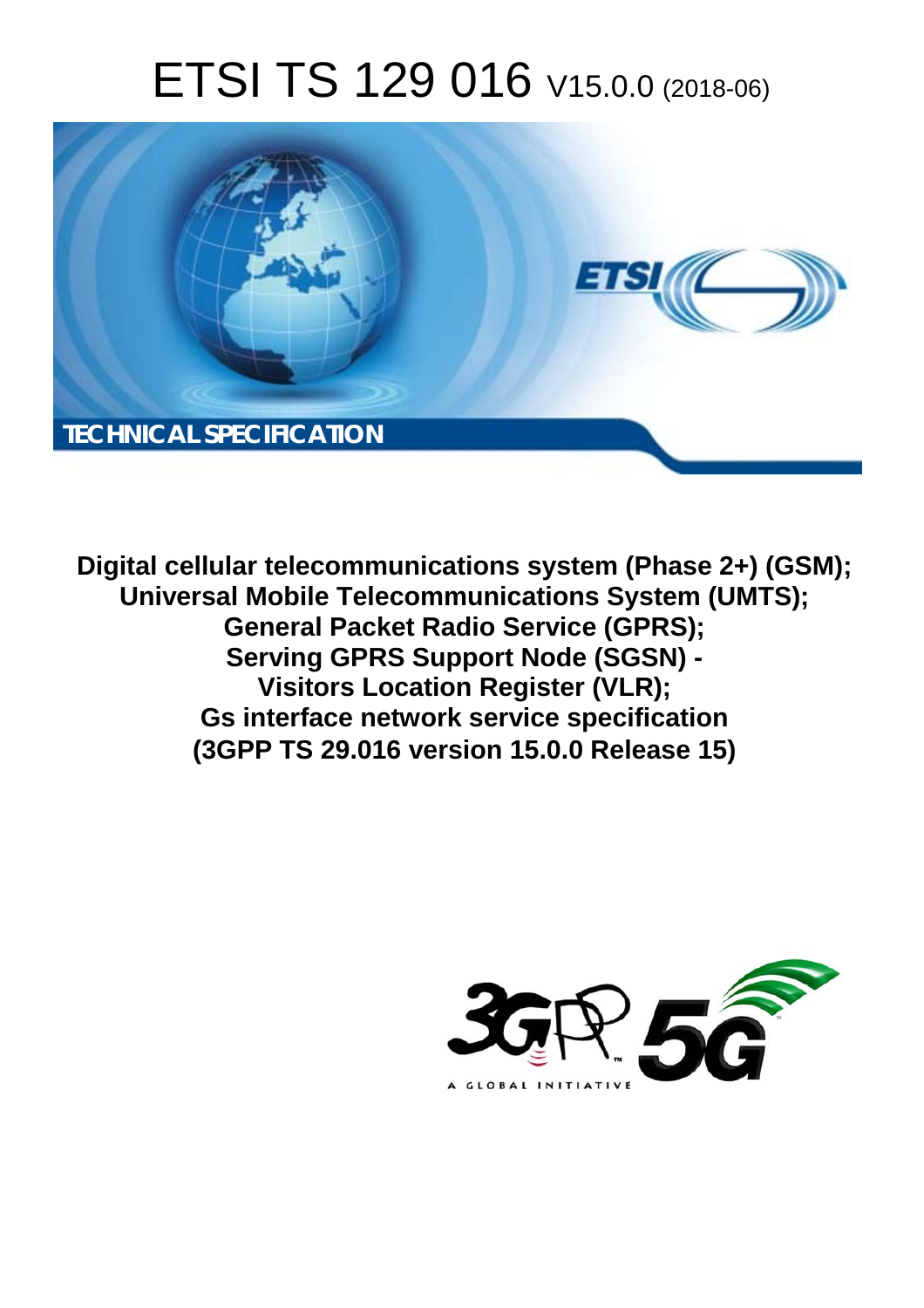Reference RTS/TSGC-0129016vf00

> Keywords GSM,UMTS

#### *ETSI*

#### 650 Route des Lucioles F-06921 Sophia Antipolis Cedex - FRANCE

Tel.: +33 4 92 94 42 00 Fax: +33 4 93 65 47 16

Siret N° 348 623 562 00017 - NAF 742 C Association à but non lucratif enregistrée à la Sous-Préfecture de Grasse (06) N° 7803/88

#### *Important notice*

The present document can be downloaded from: <http://www.etsi.org/standards-search>

The present document may be made available in electronic versions and/or in print. The content of any electronic and/or print versions of the present document shall not be modified without the prior written authorization of ETSI. In case of any existing or perceived difference in contents between such versions and/or in print, the only prevailing document is the print of the Portable Document Format (PDF) version kept on a specific network drive within ETSI Secretariat.

Users of the present document should be aware that the document may be subject to revision or change of status. Information on the current status of this and other ETSI documents is available at <https://portal.etsi.org/TB/ETSIDeliverableStatus.aspx>

If you find errors in the present document, please send your comment to one of the following services: <https://portal.etsi.org/People/CommiteeSupportStaff.aspx>

#### *Copyright Notification*

No part may be reproduced or utilized in any form or by any means, electronic or mechanical, including photocopying and microfilm except as authorized by written permission of ETSI. The content of the PDF version shall not be modified without the written authorization of ETSI. The copyright and the foregoing restriction extend to reproduction in all media.

> © ETSI 2018. All rights reserved.

**DECT**TM, **PLUGTESTS**TM, **UMTS**TM and the ETSI logo are trademarks of ETSI registered for the benefit of its Members. **3GPP**TM and **LTE**TM are trademarks of ETSI registered for the benefit of its Members and of the 3GPP Organizational Partners. **oneM2M** logo is protected for the benefit of its Members.

**GSM**® and the GSM logo are trademarks registered and owned by the GSM Association.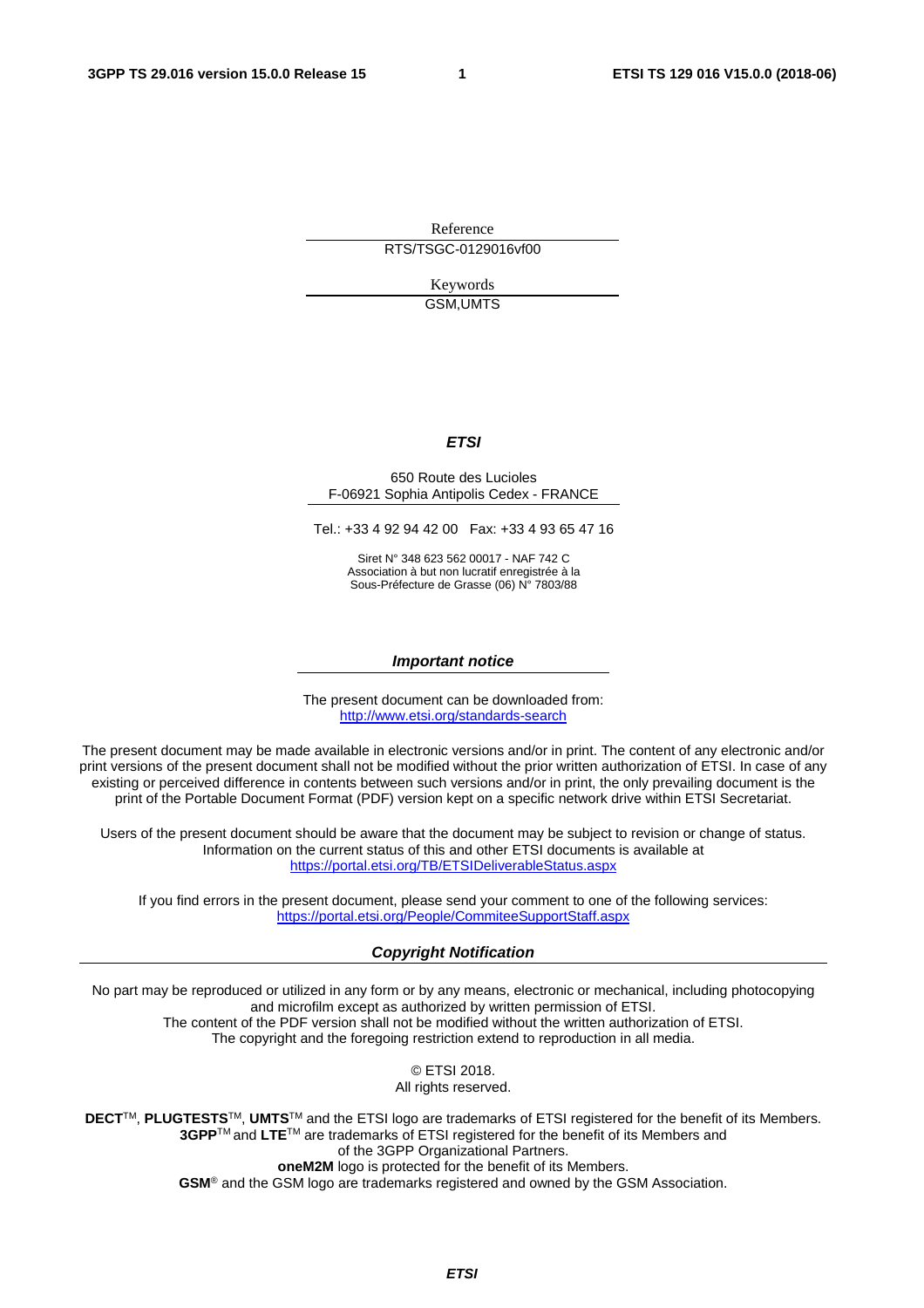# Intellectual Property Rights

#### Essential patents

IPRs essential or potentially essential to normative deliverables may have been declared to ETSI. The information pertaining to these essential IPRs, if any, is publicly available for **ETSI members and non-members**, and can be found in ETSI SR 000 314: *"Intellectual Property Rights (IPRs); Essential, or potentially Essential, IPRs notified to ETSI in respect of ETSI standards"*, which is available from the ETSI Secretariat. Latest updates are available on the ETSI Web server ([https://ipr.etsi.org/\)](https://ipr.etsi.org/).

Pursuant to the ETSI IPR Policy, no investigation, including IPR searches, has been carried out by ETSI. No guarantee can be given as to the existence of other IPRs not referenced in ETSI SR 000 314 (or the updates on the ETSI Web server) which are, or may be, or may become, essential to the present document.

#### **Trademarks**

The present document may include trademarks and/or tradenames which are asserted and/or registered by their owners. ETSI claims no ownership of these except for any which are indicated as being the property of ETSI, and conveys no right to use or reproduce any trademark and/or tradename. Mention of those trademarks in the present document does not constitute an endorsement by ETSI of products, services or organizations associated with those trademarks.

# Foreword

This Technical Specification (TS) has been produced by ETSI 3rd Generation Partnership Project (3GPP).

The present document may refer to technical specifications or reports using their 3GPP identities, UMTS identities or GSM identities. These should be interpreted as being references to the corresponding ETSI deliverables.

The cross reference between GSM, UMTS, 3GPP and ETSI identities can be found under [http://webapp.etsi.org/key/queryform.asp.](http://webapp.etsi.org/key/queryform.asp)

# Modal verbs terminology

In the present document "**shall**", "**shall not**", "**should**", "**should not**", "**may**", "**need not**", "**will**", "**will not**", "**can**" and "**cannot**" are to be interpreted as described in clause 3.2 of the [ETSI Drafting Rules](https://portal.etsi.org/Services/editHelp!/Howtostart/ETSIDraftingRules.aspx) (Verbal forms for the expression of provisions).

"**must**" and "**must not**" are **NOT** allowed in ETSI deliverables except when used in direct citation.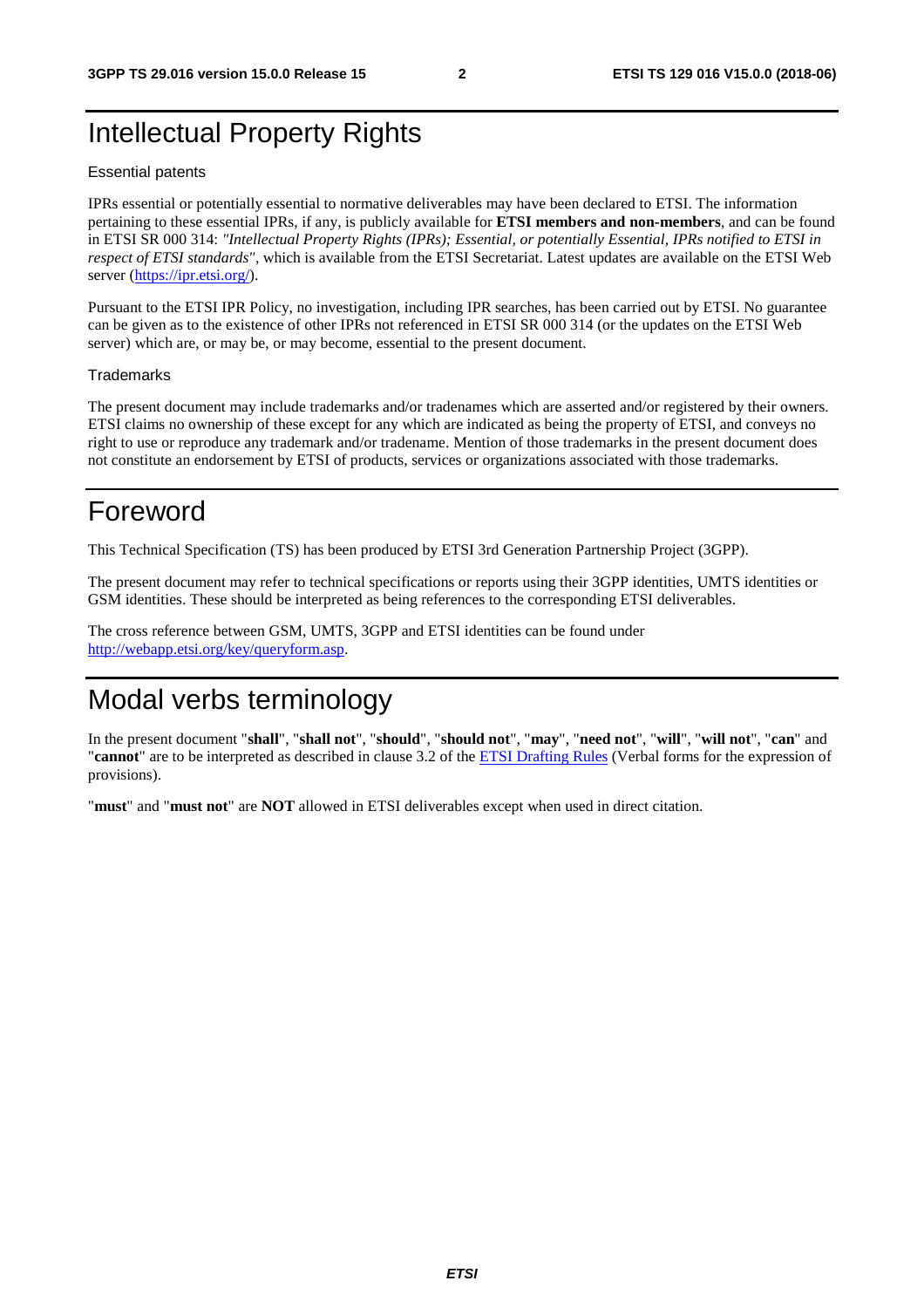# Contents

| 1              |                               |  |
|----------------|-------------------------------|--|
| $\overline{2}$ |                               |  |
| 2.1<br>2.2     |                               |  |
| 3              |                               |  |
| 4              |                               |  |
| 4.1            |                               |  |
| 5              |                               |  |
| 5.1<br>5.2     |                               |  |
| 5.3            |                               |  |
| 5.3.1          |                               |  |
| 5.3.2          |                               |  |
| 5.4            |                               |  |
| 5.4.1          |                               |  |
| 5.4.1.1        |                               |  |
| 5.4.1.2        |                               |  |
| 5.4.1.3        |                               |  |
| 5.4.2          |                               |  |
| 5.4.2.1        |                               |  |
| 5.4.2.2        |                               |  |
| 5.4.2.3        |                               |  |
| 6              |                               |  |
| 6.1            |                               |  |
| 6.2            |                               |  |
| 6.2.1          |                               |  |
| 6.2.2          |                               |  |
| 6.3            |                               |  |
| 6.3.1<br>6.3.2 |                               |  |
| 6.4            |                               |  |
| 6.4.1          |                               |  |
| 6.4.2          |                               |  |
| 6.5            |                               |  |
| 6.5.1          |                               |  |
| 6.5.2          |                               |  |
| $\overline{7}$ |                               |  |
|                | <b>Annex A (informative):</b> |  |
|                |                               |  |
|                |                               |  |

 $\mathbf{3}$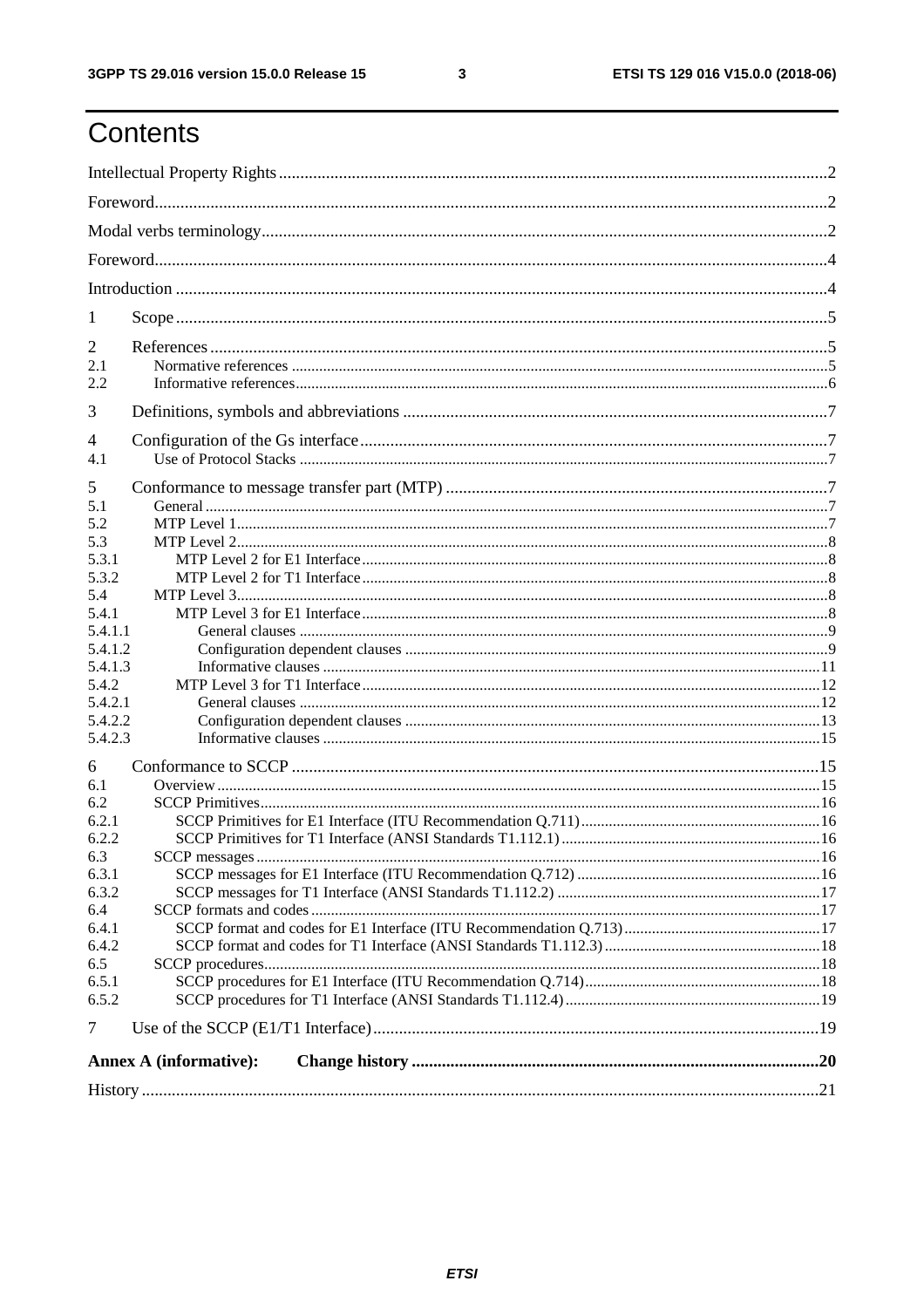# Foreword

This Technical Specification has been produced by the 3rd Generation Partnership Project (3GPP).

The present document provides a mechanism giving reliable transfer of signalling messages between the Serving GPRS Support Node (SGSN) and the data base of a Visitors Location Register (VLR) for co-ordination between GSM circuit switched services and GSM packet data services within the 3GPP system.

The contents of the present document are subject to continuing work within the TSG and may change following formal TSG approval. Should the TSG modify the contents of the present document, it will be re-released by the TSG with an identifying change of release date and an increase in version number as follows:

Version x.y.z

where:

- x the first digit:
	- 1 presented to TSG for information;
	- 2 presented to TSG for approval;
	- 3 Indicates TSG approved document under change control.
- y the second digit is incremented for all changes of substance, i.e. technical enhancements, corrections, updates, etc.
- z the third digit is incremented when editorial only changes have been incorporated in the specification;

# Introduction

The present document specifies or references the necessary information to provide a reliable transfer of signalling messages between the Serving GPRS Support Node (SGSN) and the Visitors Location Register (VLR). This reliable transfer of messages is provided by the Network Service Part (NSP) of the Signalling System No 7 (SS7). This documents specifies or references the subset of MTP and SCCP to be used in the Gs interface.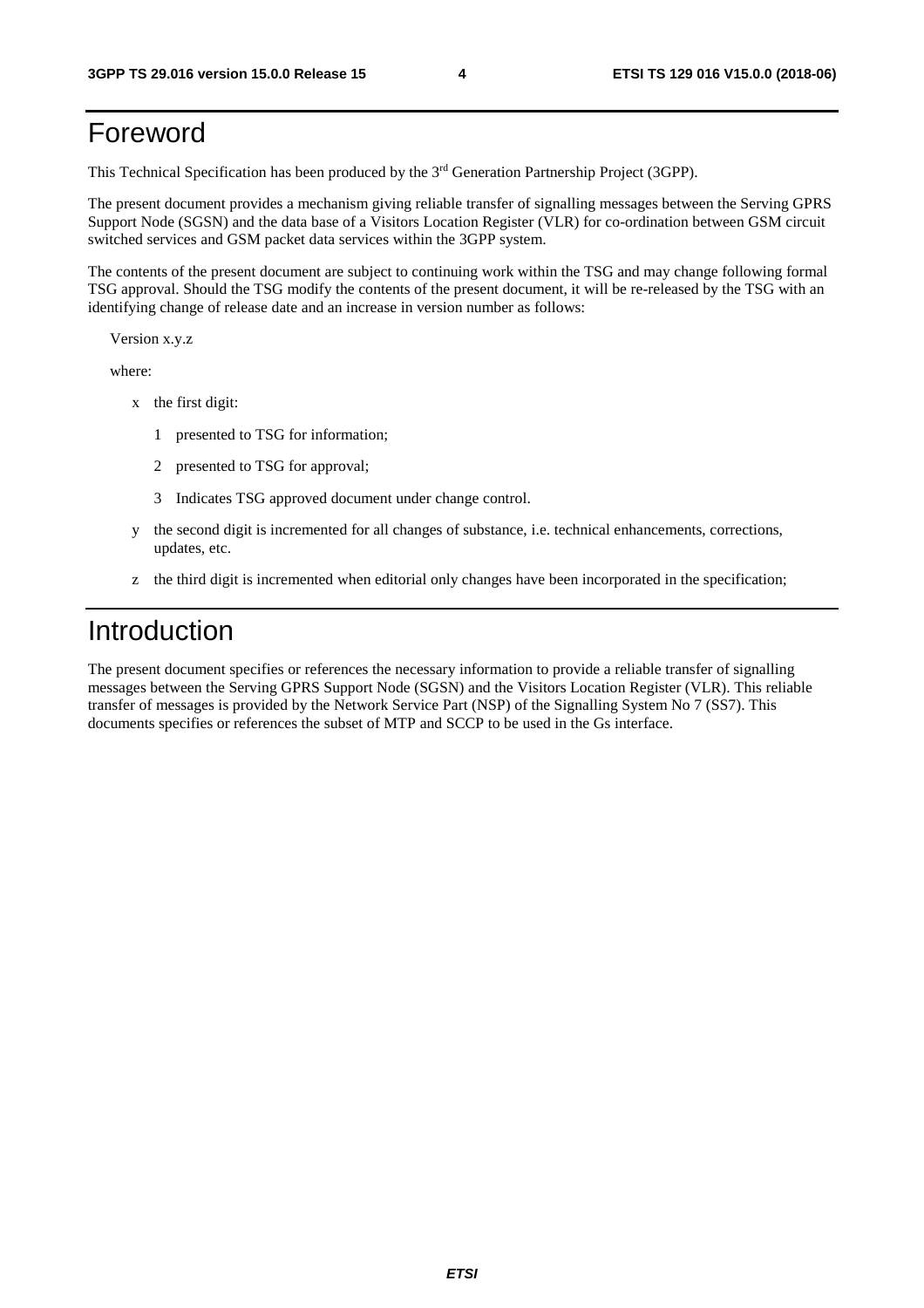# 1 Scope

The present document specifies or references the subset of MTP and SCCP which is used for the reliable transport of BSSAP+ messages in the Gs interface. The present document references the 3GPP TS 29.202 which specifies alternative transport layers that can be applied instead of the MTP. The present document also specifies the SCCP addressing capabilities to be provided in the Gs interface.

The present document is divided into two main parts, clause 5 dealing with the use of MTP and clauses 6 and 7 dealing with the use of SCCP.

Clause 5 of the present document deals with the subset of the MTP that is required between an SGSN and a VLR. It is intended that this implementation of MTP is compatible with a full MTP implementation. Clause 4 references the 3GPP TS 29.202 which specifies alternatives to the MTP.

The SCCP is used to provide message routing between the SGSN and the VLR. The SCCP routing principles specified in the present document allow to connect one SGSN to several VLR. No segmentation at SCCP level is needed on the Gs interface. Only SCCP class 0 is used on the Gs interface. Clauses 6 and 7 identify the SCCP subset that should be used between an SGSN and an VLR.

# 2 References

The following documents contain provisions which, through reference in this text, constitute provisions of the present document.

- References are either specific (identified by date of publication, edition number, version number, etc.) or non-specific.
- For a specific reference, subsequent revisions do not apply.
- For a non-specific reference, the latest version applies. In the case of a reference to a 3GPP document (including a GSM document), a non-specific reference implicitly refers to the latest version of that document *in the same Release as the present document*.

## 2.1 Normative references

- [1] Void.
- [1a] 3GPP TR 21.905: "Vocabulary for 3GPP Specifications".
- [2] 3GPP TS 22.060: "General Packet Radio Service (GPRS); Service description; Stage 1".
- [3] 3GPP TS 23.003: "Numbering, addressing and identification".
- [4] 3GPP TS 43.022: "Functions related to Mobile Station (MS) in idle mode and group receive mode".
- [5] 3GPP TS 23.060: "General Packet Radio Service (GPRS); Service description; Stage 2".
- [6] 3GPP TS 48.006: "Signalling transport mechanism specification for the Base Station System Mobile-services Switching Centre (BSS - MSC) interface".
- [7] 3GPP TS 48.008: "Mobile-services Switching Centre Base Station System (MSC BSS) interface; Layer 3 specification".
- [8] 3GPP TS 48.018: "General Packet Radio Service (GPRS); Base Station System (BSS) Serving GPRS Support Node (SGSN); BSS GPRS Protocol (BSSGP)".
- [9] 3GPP TS 29.002: "Mobile Application Part (MAP) specification".
- [10] 3GPP TS 49.008: "Application of the Base Station System Application Part (BSSAP) on the Einterface".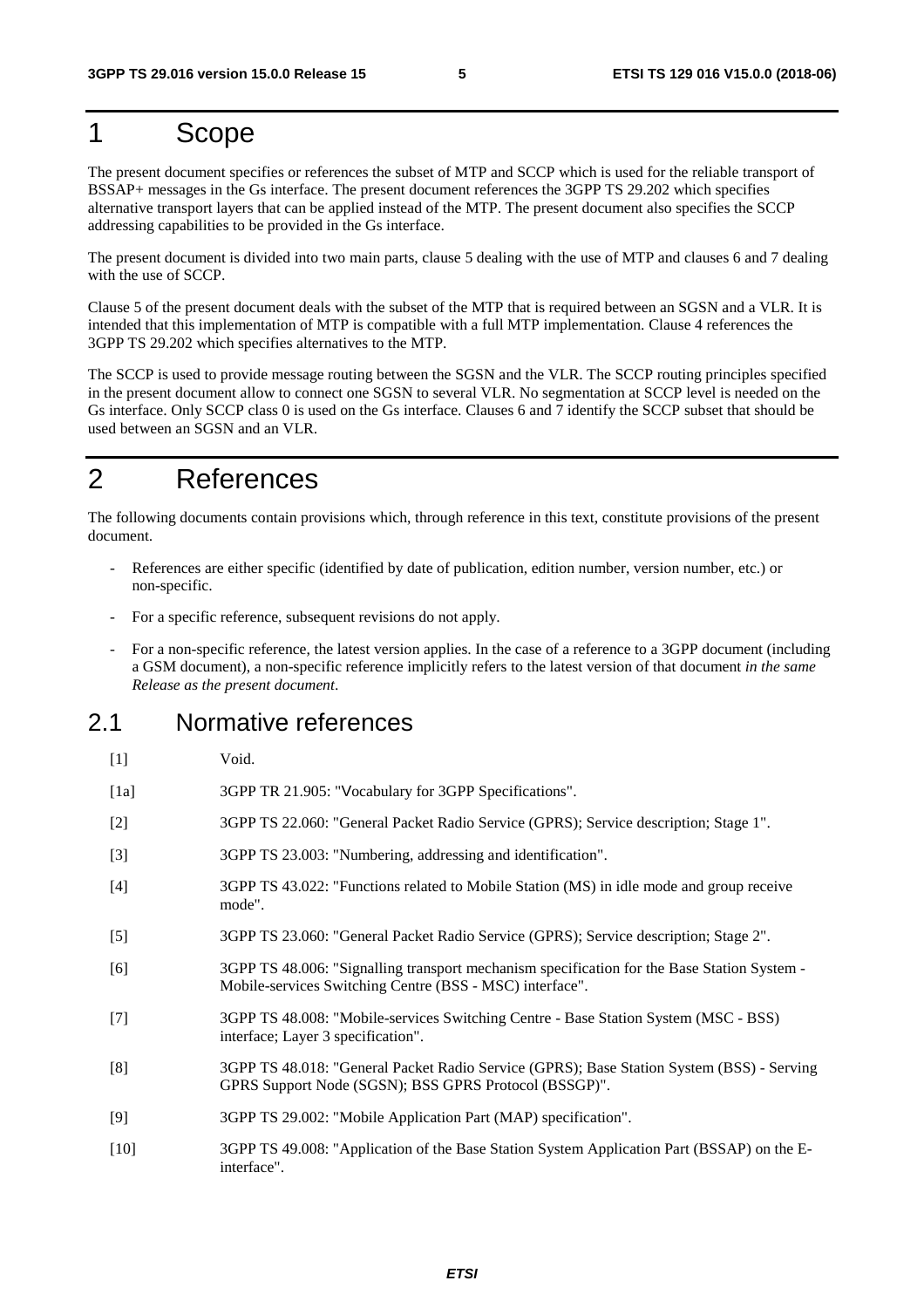- [11] 3GPP TS 29.018: "General Packet Radio Service (GPRS); Serving GPRS Support Node (SGSN) Visitors Location Register (VLR); Gs interface Layer 3 specification".
- [12] ITU-T Recommendation E.164: "The international public telecommunication numbering plan".
- [13] ITU-T Recommendation Q.711: "Functional description of the signalling connection control part".
- [14] ITU-T Recommendation Q.712: "Definition and function of signalling connection control part messages".
- [15] ITU-T Recommendation Q.713: "Signalling connection control part formats and codes".
- [16] ITU-T Recommendation Q.714: "Signalling connection control part procedures".
- [17] ITU-T Recommendation Q.702: "Signalling data link".
- [18] ITU-T Recommendation Q.703: "Signalling link".
- [19] ITU-T Recommendation Q.704: "Signalling network functions and messages".
- [20] ITU-T Recommendation Q.707: "Testing and maintenance".
- [21] ANSI T1.111 (1996):"Signalling System No. 7 (SS7); Message Transfer Part".
- [22] ANSI T1.112 (1996): "Signalling System No. 7 (SS7); Signalling Connection Control Part Functional Description".
- [41] 3GPP TS 29.202: "Signalling System No. 7 (SS7) signalling transport in core network; Stage 3".

### 2.2 Informative references

- [23] 3GPP TS 22.001: "Principles of telecommunication services supported by a GSM Public Land Mobile Network (PLMN)".
- [24] 3GPP TS 22.002: "Circuit Bearer Services (BS) supported by a Public Land Mobile Network (PLMN)".
- [25] 3GPP TS 22.003: "Circuit Teleservices supported by a Public Land Mobile Network (PLMN)".
- [26] **Void.**
- [27] Void.
- [28] 3GPP TS 43.064: "Overall description of the GPRS Radio interface; Stage 2".
- [29] 3GPP TS 24.002: "GSM UMTS Public Land Mobile Network (PLMN) access reference configuration".
- [30] 3GPP TS 24.007: "Mobile radio interface signalling layer 3; General aspects".
- [31] 3GPP TS 24.008: "Mobile radio interface layer 3 specification; Core network protocols; Stage 3".
- [32] 3GPP TS 44.065: "Mobile Station (MS) Serving GPRS Support Node (SGSN); Subnetwork Dependent Convergence Protocol (SNDCP)".
- [33] 3GPP TS 48.060: "Inband control of remote transcoders and rate adaptors for Enhanced Full Rate (EFR) and full rate traffic channels."
- [34] 3GPP TS 29.060: "General Packet Radio Service (GPRS); GPRS Tunnelling Protocol (GTP) across the Gn and Gp Interface".
- [35] 3GPP TS 29.061: "Interworking between the Public Land Mobile Network (PLMN) supporting Packet Based services and Packet Data Networks (PDN)".
- [36] Void.
- [37] Void.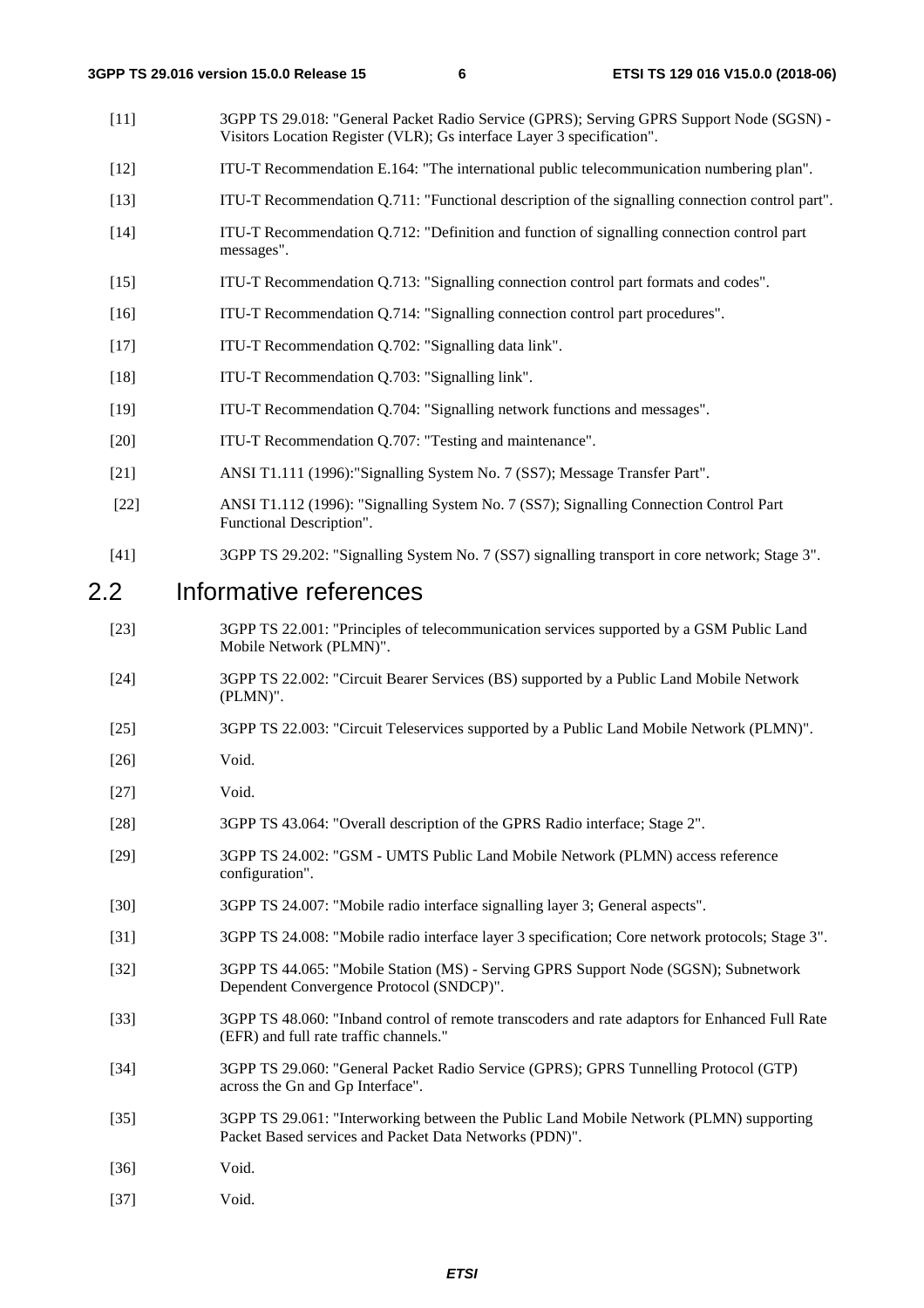| [38] | Void. |
|------|-------|
| [39] | Void. |
| [40] | Void. |

# 3 Definitions, symbols and abbreviations

Unless listed below, the definitions, symbols and abbreviations are listed in 3GPP TR 21.905 and 3GPP TS 23.060.

# 4 Configuration of the Gs interface

The Gs interface connects the Serving GPRS Support Node (SGSN) to the Visitors Location Register (VLR). This interface is defined in the 64 kbit/s for E1 interface and for 64 kbit/s or 56 kbit/s for T1 interface boundary of an SGSN to a VLR or of a VLR to an SGSN. The configuration of the Gs interface shall not impose any restriction on the number of VLRs or SGSNs to be connected by the Gs interface. The Gs interface definition shall support an early implementation of GPRS when one SGSN may be connected to several VLRs or a more mature implementation when several SGSNs may be connected to one VLR. Therefore the interface shall support the use of an STP.

The level of resilience in the Gs interface is determined by the operator, however it is recommended that the operator considers the use of more than one multiplex system between the SGSN and the VLR. Each multiplex system should be used to carry one signalling link and routing diversity should be provided among the signalling links to increase the resilience of the system.

# 4.1 Use of Protocol Stacks

BSSAP+ shall be transported over SCCP and the transport layers specified in 3GPP TS 29.202. The protocol stack is shown in figure 4.1.

When MTP is used to transport BSSAP+ then the conformance rules specified in clause 5 shall apply.



#### **Figure 4.1: Protocol stack for the transportation of BSSAP+**

# 5 Conformance to message transfer part (MTP)

### 5.1 General

The MTP functions as specified in ITU-T Recommendations Q.702, Q.703, Q.704 and Q.707 for E1 interface and ANSI T1.111 Recommendations for the T1 interface are applicable. However, the following subclauses provide a minimum set of MTP requirements that shall be implemented at a SGSN or VLR to support the functionality required by the BSSAP+ protocol in the Gs interface. The set of exceptions and modifications to those recommendations maintain compatibility with the implementation of a full specification of the MTP. The ITU-T recommendations for E1 interface and ANSI recommendation for T1 interface concerning the MTP shall be taken as requirements unless covered by a statement in the present document.

# 5.2 MTP Level 1

The MTP level 1 exceptions and modifications to ITU-T Recommendation Q.702 and ANSI T1.111 Recommendation can be found in 3GPP TS 48.006 subclause 3.2.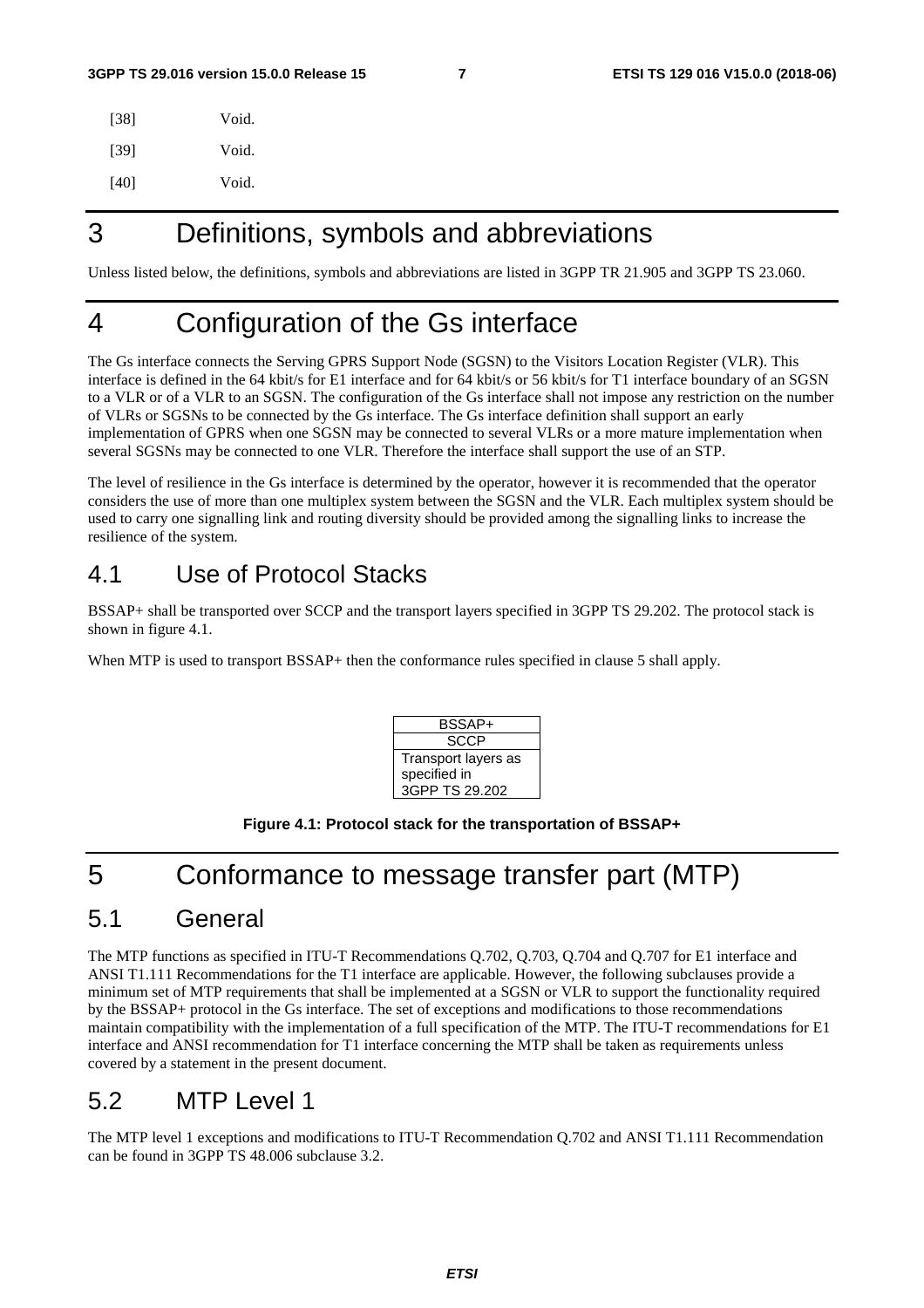### 5.3 MTP Level 2

### 5.3.1 MTP Level 2 for E1 Interface

The MTP level 2 exceptions and modifications to ITU-T Recommendation Q.703 are listed below.

- ITU-T Recommendation Q.703, subclause 1.4:
	- Only the basic error correction protocol is required.
- ITU-T Recommendation Q.703, clause 6:
	- Not applicable, only basic error correction is required.
- ITU-T Recommendation Q.703, clause 7:
	- Both the SGSN and the VLR may apply the emergency proving period or the normal proving period in the initial alignment procedure. If all the signalling links between the two entities are unavailable then the SGSN or the VLR shall apply the emergency proving period until one signalling link becomes available.
- ITU-T Recommendation Q.703, clause 8:
	- The processor outage status indicator shall be recognised at the SGSN and the VLR and the procedures defined in ITU-T Recommendation Q.703 clause 8 supported. The SGSN and the VLR should support the generation of the processor outage indication towards the peer entity if this is appropriate.

### 5.3.2 MTP Level 2 for T1 Interface

The MTP level 2 exceptions and modifications to ANSI T1.111.3 are listed below.

- ANSI T1.111.3, subclause 1.4:
	- Only the basic error correction protocol is required (subclause 1.4.3 is not required).
- ANSI T1.111.3, clause 6:
	- Not applicable, only basic error correction is required.
- ANSI T1.111.3, clause 7:
	- Both the SGSN and the VLR may apply the emergency proving period or the normal proving period in the initial alignment procedure. If all the signalling links between the two entities are unavailable the SGSN or the VLR shall apply the emergency proving period until one signalling link becomes available.
- ANSI T1.111.3, clause 8:
	- The processor outage status indicator shall be recognised at the SGSN and the procedures defined in ANSI T1.111.3 clause 8 supported. The SGSN and the VLR shall support the generation of the processor outage indication towards the peer entity if this is appropriate.

# 5.4 MTP Level 3

### 5.4.1 MTP Level 3 for E1 Interface

The Gs interface may be configured as a point to point interface or may use an intermediate SS7 network. In this last case an SGSN or a VLR may act always as end points of the Gs interface (SP functionality) or may be configured to act as an transfer point between a VLR and an SGSN (SP and STP functionality). The MTP level 3 exceptions and modifications to ITU-T Recommendation Q.704 are listed regarding whether the SGSN and the VLR are connected by a point to point link or are configured to act as SPs in an SS7 network or if they support STP functionality.

Subclause 5.4.1.1 applies to all configurations of the Gs interface. In subclause 5.4.1.2 the exceptions and modifications to ITU-T Recommendation Q.704 are listed depending upon the configuration of the Gs interface, whether it is a point to point interface or the SGSN and VLR act as an SP only or as SP and STP. Subclause 5.4.1.3 provides points of clarification about the ITU-T Recommendation Q.704.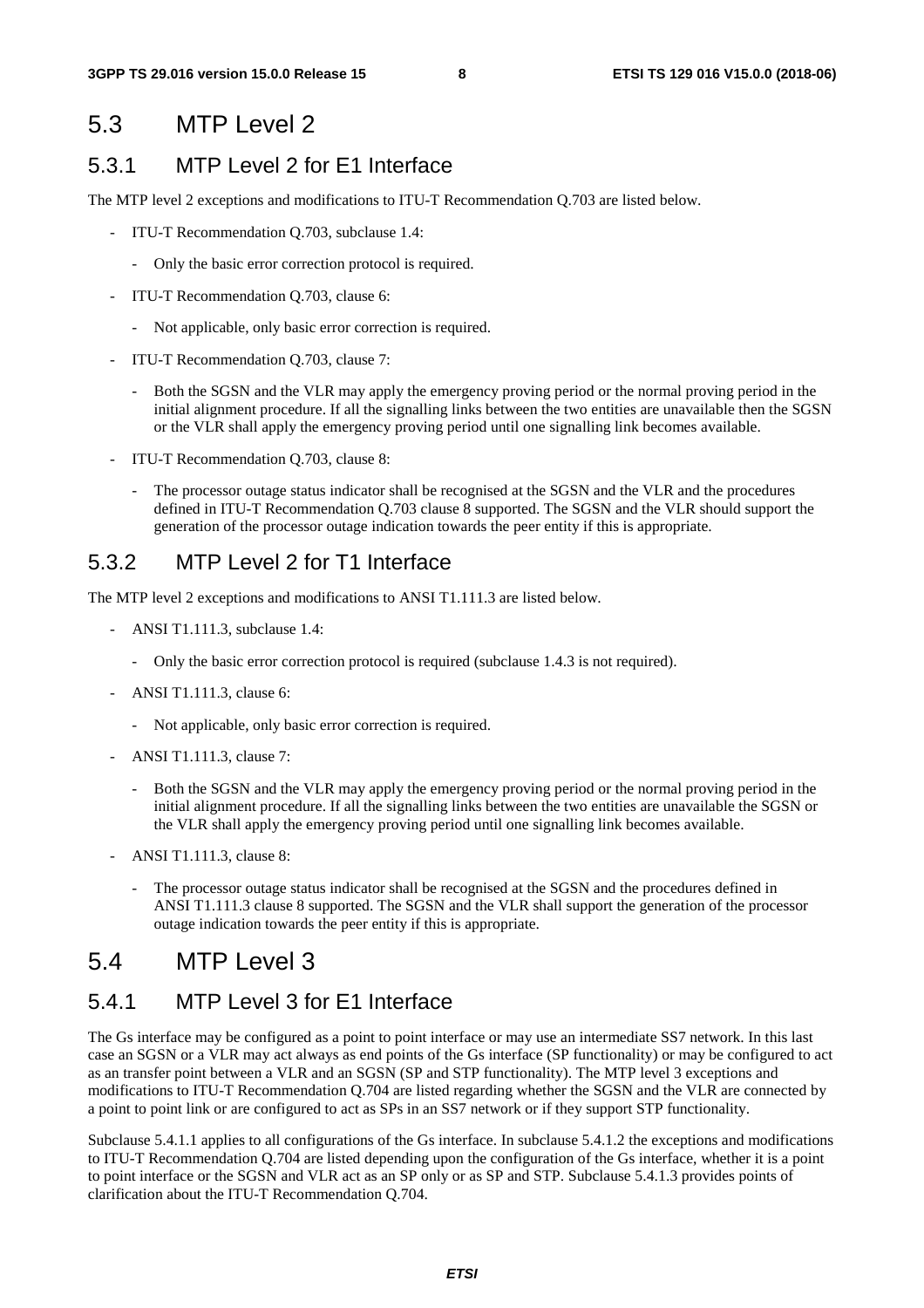#### 5.4.1.1 General clauses

The MTP level 3 exceptions and modifications to ITU-T Recommendation Q.704 regardless of whether the SGSN supports STP functionality are listed below.

- ITU-T Recommendation Q.704, subclause 2.3.5:
	- Either of the two methods of congestion control is acceptable. The most appropriate method is dependent on national ITU-T No. 7 implementations.
- ITU-T Recommendation Q.704, subclause 2.4:
	- The signalling point code for an SGSN may be included in the national signalling point code scheme or in a separate signalling network.
- ITU-T Recommendation Q.704, subclause 3.8.2:
	- There are two acceptable methods of congestion control defined in ITU-T Recommendation Q.704, in subclauses 3.8.2.1 a) and b). The most appropriate method is dependent on national ITU-T No. 7 implementations. Each administration should specify its congestion threshold setting algorithm and nodal congestion abatement procedures at system procurement.
- ITU-T Recommendation Q.704, clause 12:
	- Only basic link management procedures are required.
- ITU-T Recommendation Q.704, subclause 14.2.1:
	- Since all messages are passed using the SCCP, the service indicator for Gs interface operation will be:

bits D C B A

0 0 1 1

- ITU-T Recommendation Q.704, subclause 14.2.2:
	- The sub service field for Gs interface operation will always be set to one of the following values:
		- bits D C

1 0 national network

1 1 local network

- ITU-T Recommendation Q.704, clause 15:
	- The formats and codes listed are only relevant to the messages that are required, i.e. those not excluded in the rest of this recommendation.

#### 5.4.1.2 Configuration dependent clauses

The MTP level 3 exceptions and modifications to ITU-T Recommendation Q.704 are permitted if the SGSN or the VLR does not support STP functionality are listed below.

- ITU-T Recommendation Q.704, subclause 1.1.2:
	- If the Gs interface is configured as a point to point interface, then there will be no signalling network management features which need to be considered.
- ITU-T Recommendation Q.704, clause 2:
	- If STP functionality is not required the discrimination function of the MTP used for GPRS application can be significantly simplified.
- NOTE: If the implementation of this interface is for point to point application the routing function within the MTP will be present to select the point code appropriate to the parent VLR.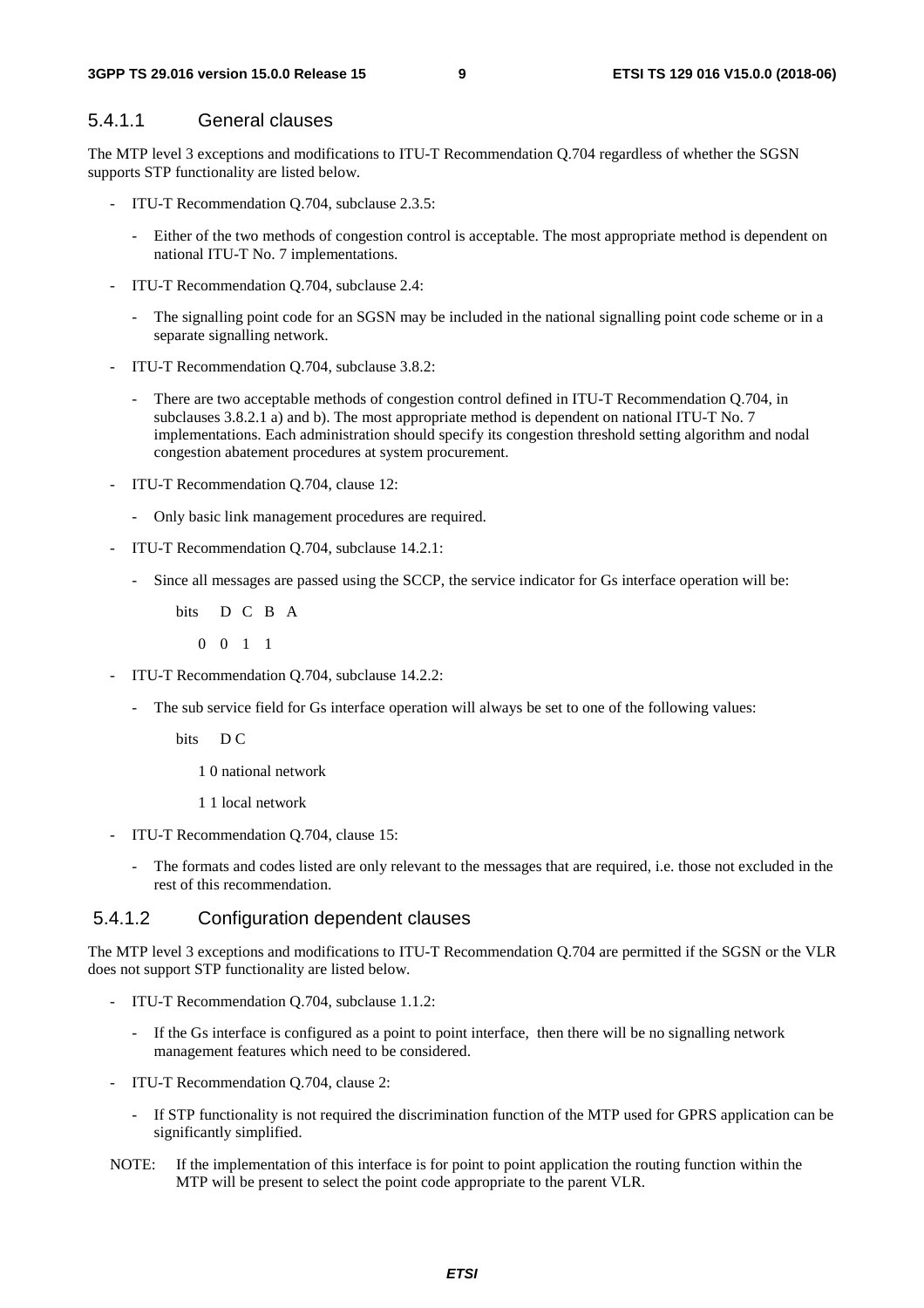- ITU-T Recommendation Q.704, subclause 2.3:
	- If the implementation of the Gs interface is point to point, load sharing between linksets is not required since there will only be one linkset between SGSN and VLR.
- ITU-T Recommendation Q.704, subclause 2.4:
	- At an SGSN or VLR that does not implement STP functionality, only messages with a correctly checking DPC will be accepted. Others will be discarded. It is recommended that discarding a message because of an incorrectly set point code causes an incident report to be generated.
- ITU-T Recommendation Q.704, subclause 3.1.3 c):
	- In a point to point configuration there is no requirement for signalling route management.
- ITU-T Recommendation Q.704, subclause 3.3.2.3:
	- In a point to point configuration there is no requirement for signalling route management.
- ITU-T Recommendation Q.704, subclause 3.3.3.3:
	- In a point to point configuration there is no requirement for signalling route management.
- ITU-T Recommendation Q.704, subclause 3.3.4.3:
	- In a point to point configuration there is no requirement for signalling route management.
- ITU-T Recommendation Q.704, subclause 3.4.3:
	- Not applicable if no STP functionality is implemented by the SGSN or the VLR.
- ITU-T Recommendation Q.704, subclause 3.5.3:
	- Not applicable if no STP functionality is implemented by the SGSN or the VLR.
- ITU-T Recommendation Q.704, subclause 3.8.5.2:
	- The signalling-route-set-congestion-test procedure is not required.
- ITU-T Recommendation Q.704, subclause 4.1.2:
	- In a point to point configuration signalling routes are not applicable.
- ITU-T Recommendation Q.704, subclause 4.2:
	- The normal routing situation in a point to point configuration will be that there are 1 or more signalling links available between a SGSN and VLR, these will constitute a link set. They will be run in a load sharing mode and changeover, changeback procedures will be supported between these signalling links.
	- The normal routing situation if more than one route is available between the SGSN and the VLR will be that the load sharing, changeover and changeback procedures would be provided between signalling links within the same signalling linkset and between signalling linksets.
- ITU-T Recommendation Q.704, subclause 4.3.3:
	- There will be no alternative linkset in a point to point configuration of the Gs interface.
- ITU-T Recommendation Q.704, subclause 4.4.3:
	- Not applicable in a point to point configuration of the Gs interface.
- ITU-T Recommendation Q.704, subclause 4.5:
	- Not applicable in a point to point configuration of the Gs interface.
- ITU-T Recommendation Q.704, subclause 4.6:
	- Not applicable in a point to point configuration of the Gs interface.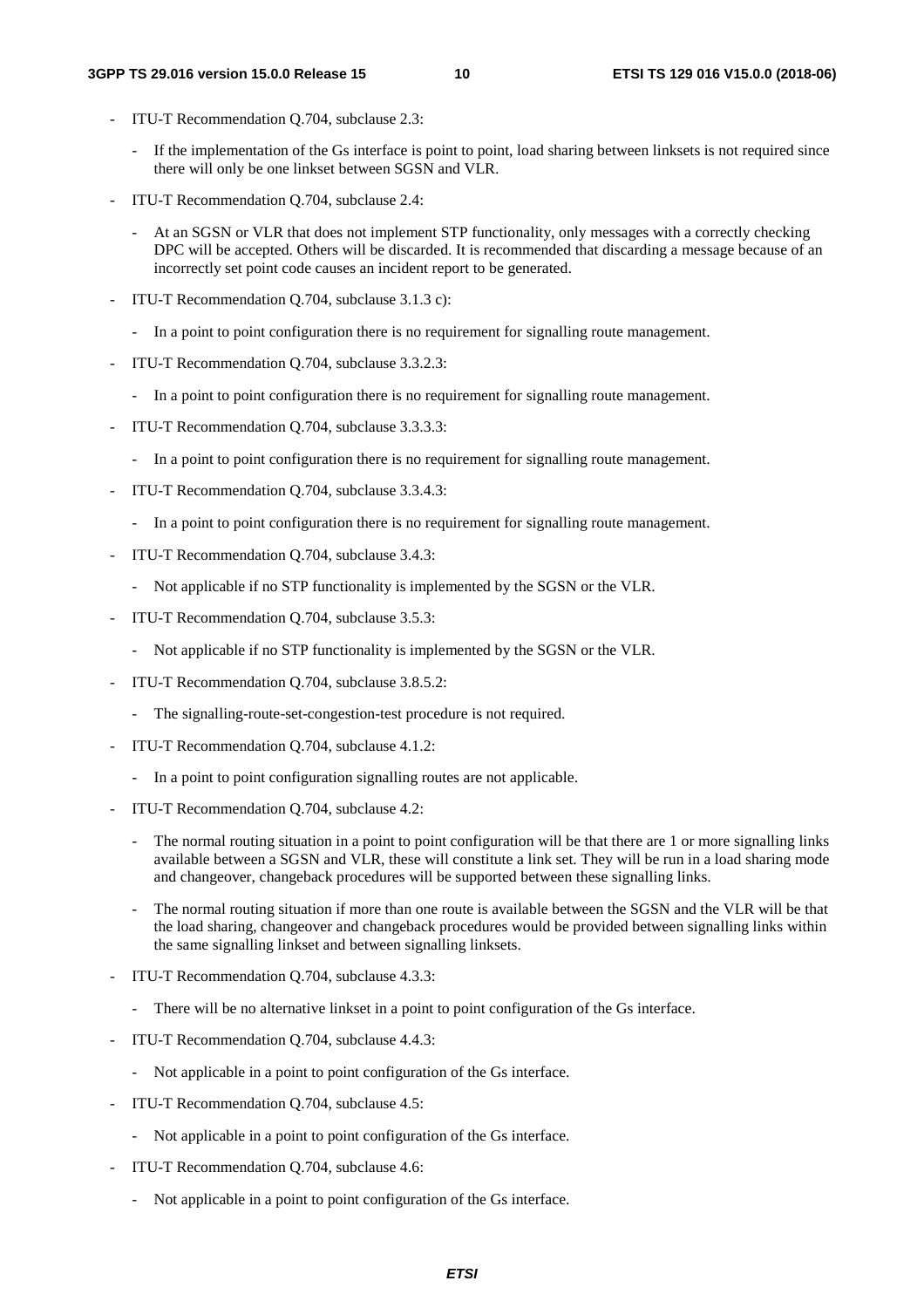- ITU-T Recommendation Q.704, subclause 4.7:
	- Not applicable in a point to point configuration of the Gs interface.
- ITU-T Recommendation Q.704, clause 5:
	- Changeover between link sets is not applicable in a point to point configuration of the Gs interface.
- ITU-T Recommendation Q.704, clause 6:
	- Changeback between link sets is not applicable in a point to point configuration of the Gs interface.
- ITU-T Recommendation Q.704, clause 7:
	- Forced re-routing is not applicable if there is only one signalling route existing between SGSN and VLR in a point to point configuration of the Gs interface.
- ITU-T Recommendation Q.704, clause 8:
	- Not applicable if there is only one signalling route existing between SGSN and VLR in a point to point configuration of the Gs interface.
- ITU-T Recommendation Q.704, subclause 13.2:
	- The transfer prohibited function is not applicable if the SGSN or the VLR does not support STP functionality. At the reception of a TFP message, the SGSN or VLR acting as SP shall process the message.
- ITU-T Recommendation Q.704, subclause 13.3:
	- The transfer allowed function is not applicable if the SGSN or the VLR does not support STP functionality. At the reception of a TFA-message, the SGSN or VLR acting as SP shall process the message.
- ITU-T Recommendation Q.704, subclause 13.4:
	- The transfer restricted function is not applicable if the SGSN or the VLR does not support STP functionality. At the reception of the TFR message, the SGSN or VLR acting as SP shall process the message.
- ITU-T Recommendation Q.704, subclause 13.5:
	- The signalling-route-set-test procedure is not applicable.
- ITU-T Recommendation Q.704, subclauses 13.6, 13.7 and 13.8:
	- The transfer controlled function is not applicable if the SGSN or the VLR does not support STP functionality. At the reception of TFC message, the SGSN or VLR acting as SP shall process the message.
- ITU-T Recommendation Q.704, subclause 13.9:
	- The signalling route-set-congestion-test function is not required.
	- At the reception of signalling-route-set-congestion-test message no action is required by the receiving entity.

#### 5.4.1.3 Informative clauses

A list of clarifications to ITU-T Recommendation Q.704 are listed below.

- ITU-T Recommendation Q.704, subclause 2.3.4:
	- The load sharing procedures shall allow any value of the SLC field in the MTP3 network management messages that are not related to a specific signalling link. This allows compatibility between blue book implementations where only the 0000 value is used and white book implementations where load sharing may be applicable to network management messages
- ITU-T Recommendation Q.704, subclause 3.4.1:
	- It should be noted that for point to point working, the signalling route will become unavailable when the associated link set fails.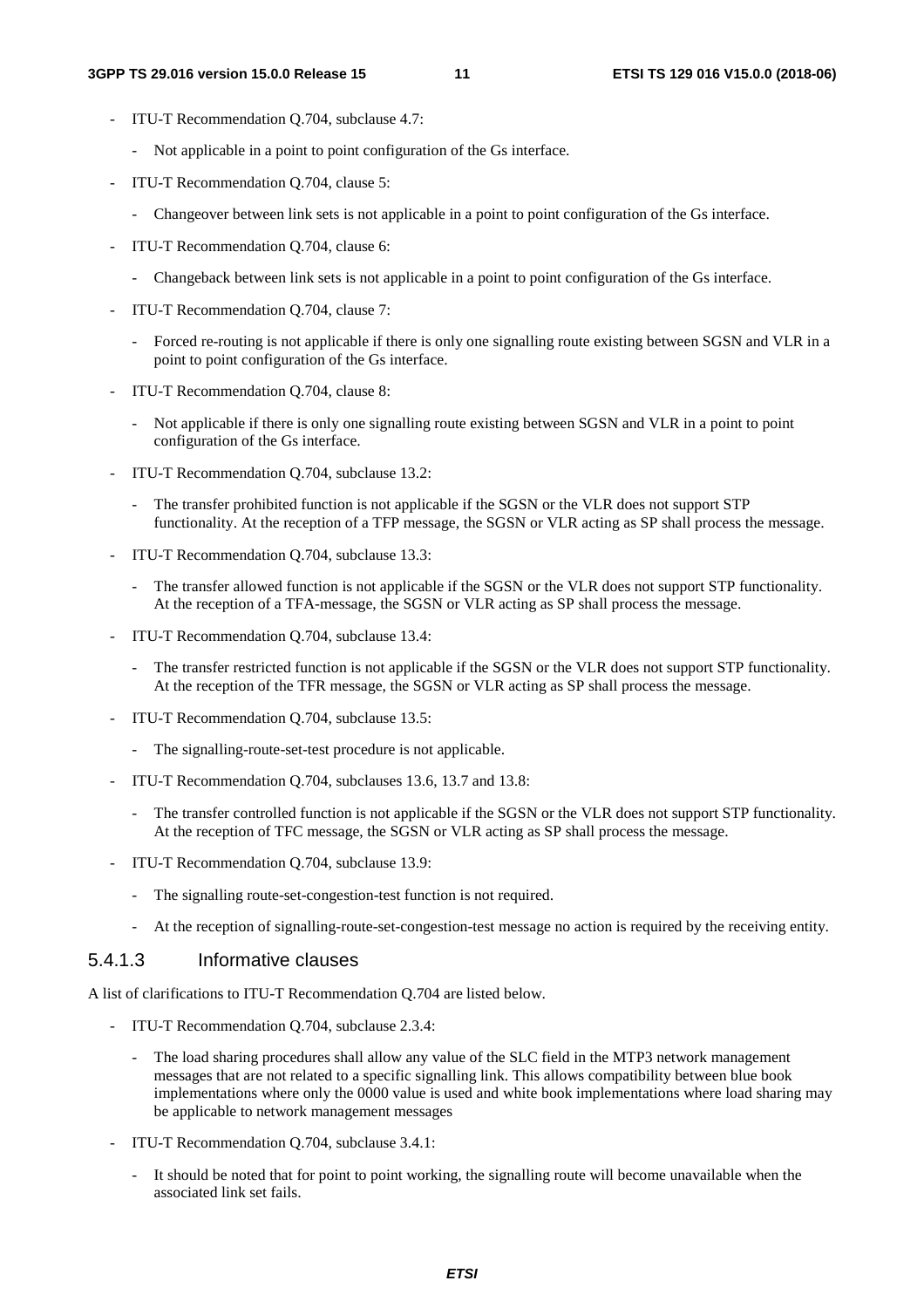- ITU-T Recommendation Q.704, subclause 3.4.2:
	- It should be noted that for point to point working, the signalling route will become available when the associated link set is restored.
- ITU-T Recommendation Q.704, subclause 3.5.1:
	- It should be noted that for point to point working the procedures used in connection with signalling route unavailability will be those specified for signalling route set unavailability in ITU-T Recommendation Q.704 subclause 11.2.1.
- ITU-T Recommendation Q.704, subclause 3.5.2:
	- It should be noted that for point to point interworking the procedures used in connection with signalling route availability will be those specified for signalling route set availability in ITU-T Recommendation Q.704 subclause 11.2.2.
- ITU-T Recommendation Q.704, clause 9:
	- The SGSN and the MSC/VLR shall implement the restart procedures specified in ITU-T Recommendation Q.704 (03/1993) MTP3. The restart procedure specified in ITU-T Recommendation Q.704 (11/1988) MTP3 shall not be used.
- ITU-T Recommendation Q.704, clause 11:
	- It should be noted that for point to point working the signalling route set will consist of one associated signalling route only.

### 5.4.2 MTP Level 3 for T1 Interface

The Gs interface may be configured as a point to point interface or may use an intermediate SS7 network. In this last case an SGSN or a VLR may act always as end points of the Gs interface (SP functionality) or may be configured to act as an transfer point between a VLR and an SGSN (SP and STP functionality). The MTP level 3 exceptions and modifications to ANSI T1.111.4 are listed regarding whether the SGSN and the VLR are connected by a point to point link or are configured to act as SPs in an SS7 network or if they support STP functionality.

Subclause 5.4.2.1 applies to all configurations of the Gs interface. In subclause 5.4.2.2 the exceptions and modifications to ANSI T1.111.4 are listed depending upon the configuration of the Gs interface, whether it is a point to point interface or the SGSN and VLR act as an SP only or SP and STP. Subclause 5.4.2.3 provides points of clarification about the ANSI T1.111.4.

#### 5.4.2.1 General clauses

The MTP level 3 exceptions and modifications to ANSI T1.111.4 regardless of whether the SGSN supports STP functionality are listed below.

- ANSI T1.111.4, subclause 2.3.5:
	- Support of ANSI specific Signalling Link Congestion Control as specified in this subclause is required.
- ANSI T1.111.4, subclause 2.4:
	- The signalling point code for an SGSN may be included in the national signalling point code scheme or in a separate signalling network.
- ANSI T1.111.4, subclause 3.8.2:
	- Support of ANSI specific Network Congestion as defined in this subclause is required.
- ANSI T1.111.4, clause 12:
	- Only basic link management procedures are required.
- ANSI T1.111.4, subclause 14.2.1:
	- Since all messages are passed using the SCCP, the service indicator for Gs interface operation will be: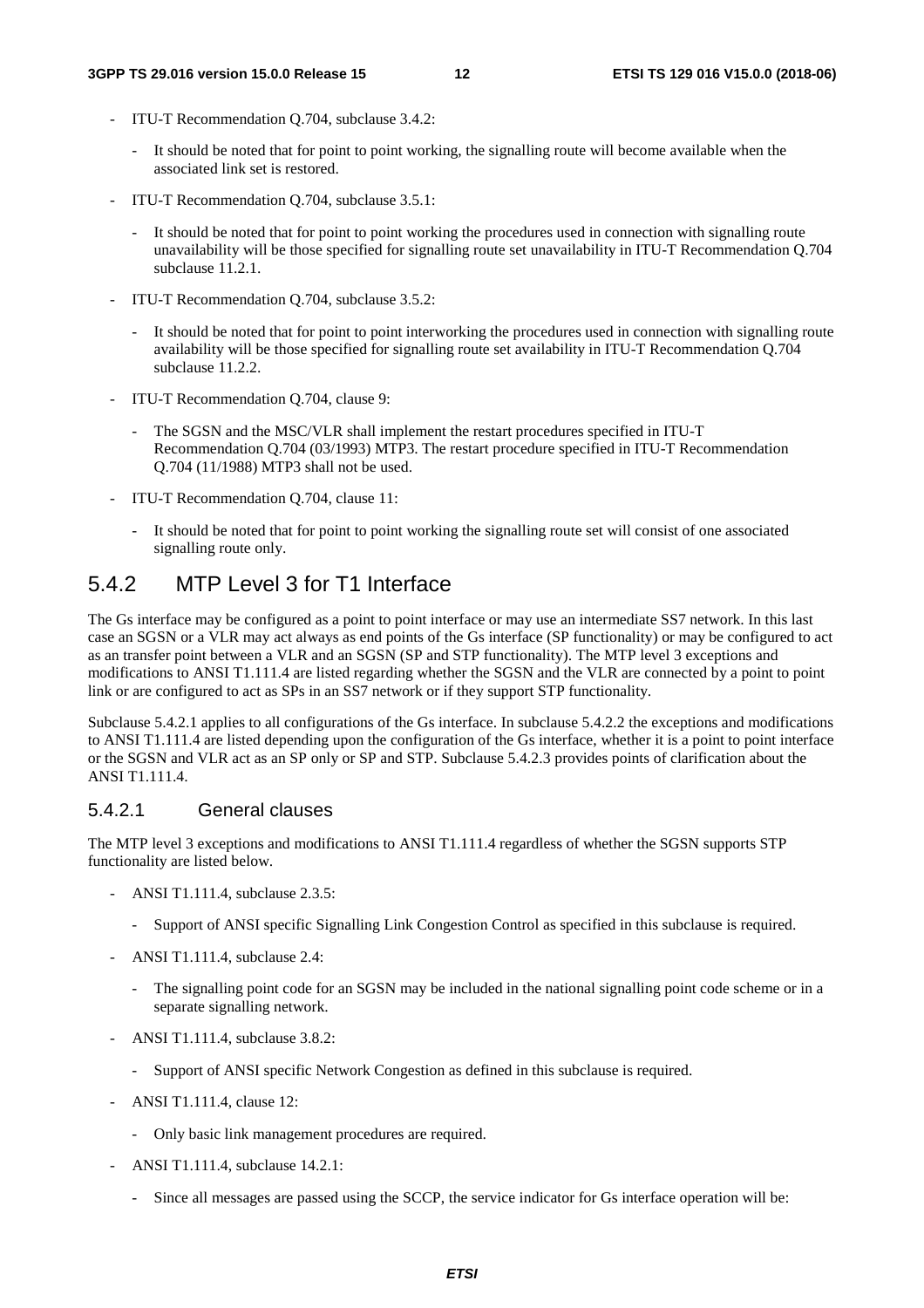bits D C B A 0 0 1 1

- ANSI T1.111.4, subclause 14.2.2:
	- The sub service field for Gs interface operation will always be set to one of the following values:

bits D C

1 0 national network

- ANSI T1.111.4, clause 15:
	- The formats and codes listed are only relevant to the messages that are required.

#### 5.4.2.2 Configuration dependent clauses

The MTP level 3 exceptions and modifications to ANSI T1.111.4 are permitted if the SGSN or the VLR does not support STP functionality are listed below.

- ANSI T1.111.4, subclause 1.1.2:
	- If the Gs interface is configured as point to point interface, i.e., it does not support STP function, then the signalling transfer point network management features are not required.
- ANSI T1.111.4, clause 2:
	- If STP function is not required, then the discrimination functions of the MTP used for GPRS application can be significantly simplified.
- NOTE: If the implementation of this interface is for point to point application the routing function within the MTP will be present to select the point code appropriate to the parent VLR.
- ANSI T1.1114, subclause 2.3:
	- If the implementation of the Gs interface is point to point, load sharing between linksets is not required since there will only be one linkset between SGSN and VLR.
- ANSI T1.111.4, subclause 2.4:
	- At the SGSN or VLR that does not implement STP functionality, only messages with a correctly checking DPC will be accepted. Other messages will be discarded. It is recommended that when messages are discarded because of an incorrectly set point code, an incident report should be generated.
- ANSI T1.111.4, subclause 3.1.3 (3):
	- In a point to point configuration, there is no requirement for signalling route management.
- ANSI T1.111.4, subclause 3.3.2.3:
	- In a point to point configuration, there is no requirement for signalling route management.
- ANSI T1.111.4, subclause 3.3.3.3:
	- In a point to point configuration, there is no requirement for signalling route management.
- ANSI T1.111.4, subclause 3.3.4.3:
	- In a point to point configuration, there is no requirement for signalling route management.
- ANSI T1.111.4, subclause 3.4.3:
	- Not applicable if no STP functionality is implemented in SGSN or VLR.
- ANSI T1.111.4, subclause 3.5.3:
	- Not applicable if no STP functionality is implemented in SGSN or VLR.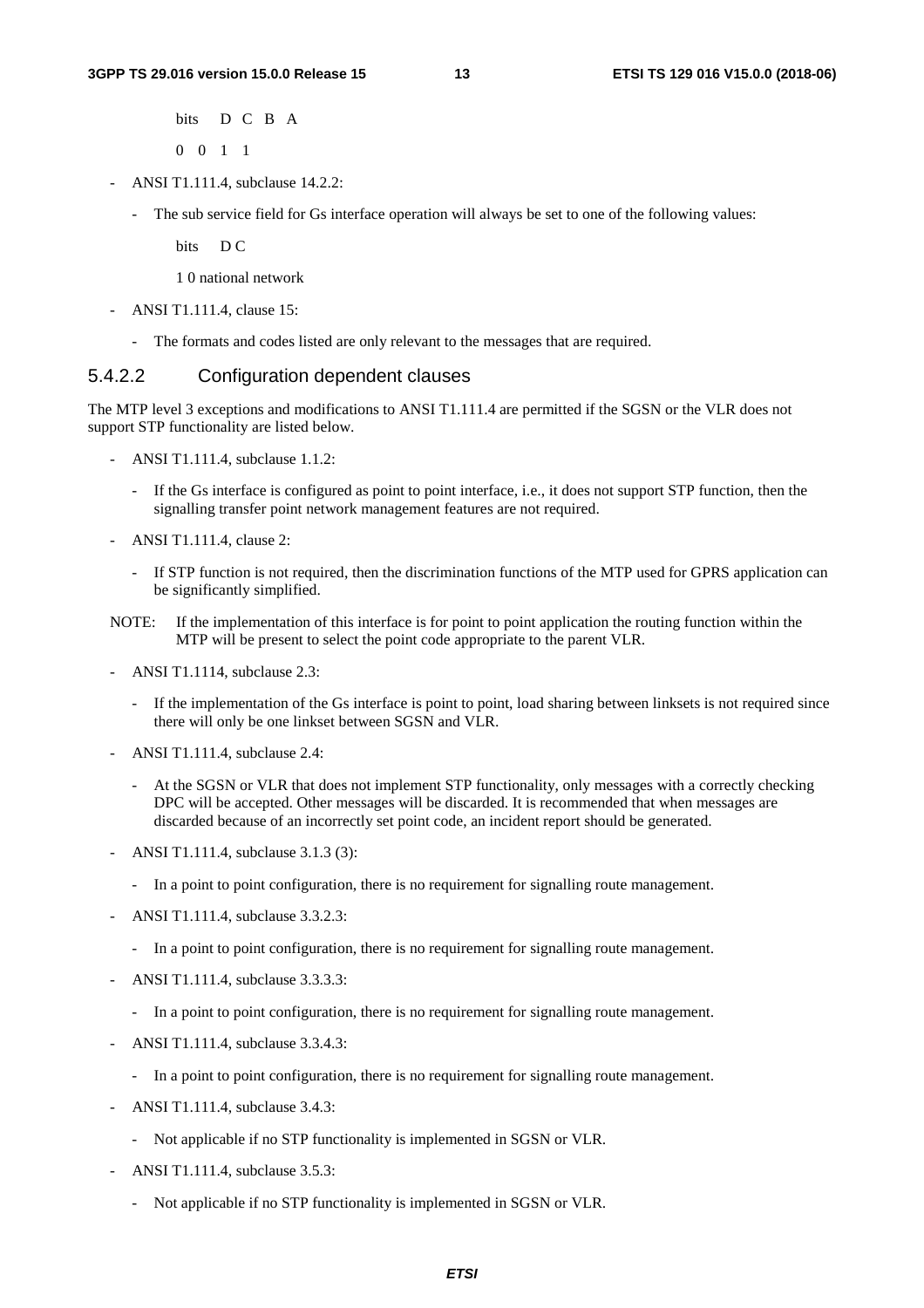- ANSI T1.111.4, subclause 3.8.5.2:
	- The signalling-route-set-congestion-test procedure is not required.
- ANSI T1.111.4, subclause 4.1.2:
	- In a point to point configuration signalling routes are not applicable.
- ANSI T1.111.4, subclause 4.2:
	- The normal routing situation in a point to point configuration will be that there are 1 or more signalling links available between a SGSN and VLR, these will constitute a link set. They will run in a load sharing mode and changeover, changeback procedures will be supported between these signalling links.
	- The normal routing situation if more then one route is available between the SGSN and the VLR will be that the load sharing, changeover and changeback procedures would be provided between signalling links within the same signalling linkset and between signalling linksets.
- ANSI T1.111.4, subclause 4.3.3:
	- There will be no alternative linkset in a point to point configuration of the Gs interface.
- ANSI T1.111.4, subclause 4.4.3:
	- Not applicable in a point to point configuration of the Gs interface.
- ANSI T1.111.4, subclause 4.5:
	- Not applicable in a point to point configuration of the Gs interface.
- ANSI T1.111.4, subclause 4.6:
	- Not applicable in a point to point configuration of the Gs interface.
- ANSI T1.111.4, subclause 4.7:
	- Not applicable in a point to point configuration of the Gs interface.
- ANSI T1.111.4, clause 5:
	- Changeover between link sets is not applicable in a point to point configuration of the Gs interface.
- ANSI T1.111.4, clause 6:
	- Changeback between link sets is not applicable in a point to point configuration of the Gs interface.
- ANSI T1.111.4, clause 7:
	- Forced re-routing is not applicable since there is only one signalling route existing between SGSN and VLR in a point to point configuration of the Gs interface.
- ANSI T1.111.4 ,clause 8:
	- Not applicable since there is only one signalling route existing between SGSN and VLR in a point to point configuration of the Gs interface.
- ANSI T1.111.4, subclause 13.2:
	- The transfer prohibited function is not applicable if the SGSN does not support STP functionality. At the reception of a TFP message, the SGSN or VLR acting as SP shall process the message.
- ANSI T1.111.4, subclause 13.3:
	- The transfer allowed function is not applicable if the SGSN does not support STP functionality. At the reception of a TFA-message, the SGSN or VLR acting as SP shall process the message.
- ANSI T1.111.4, subclause 13.4: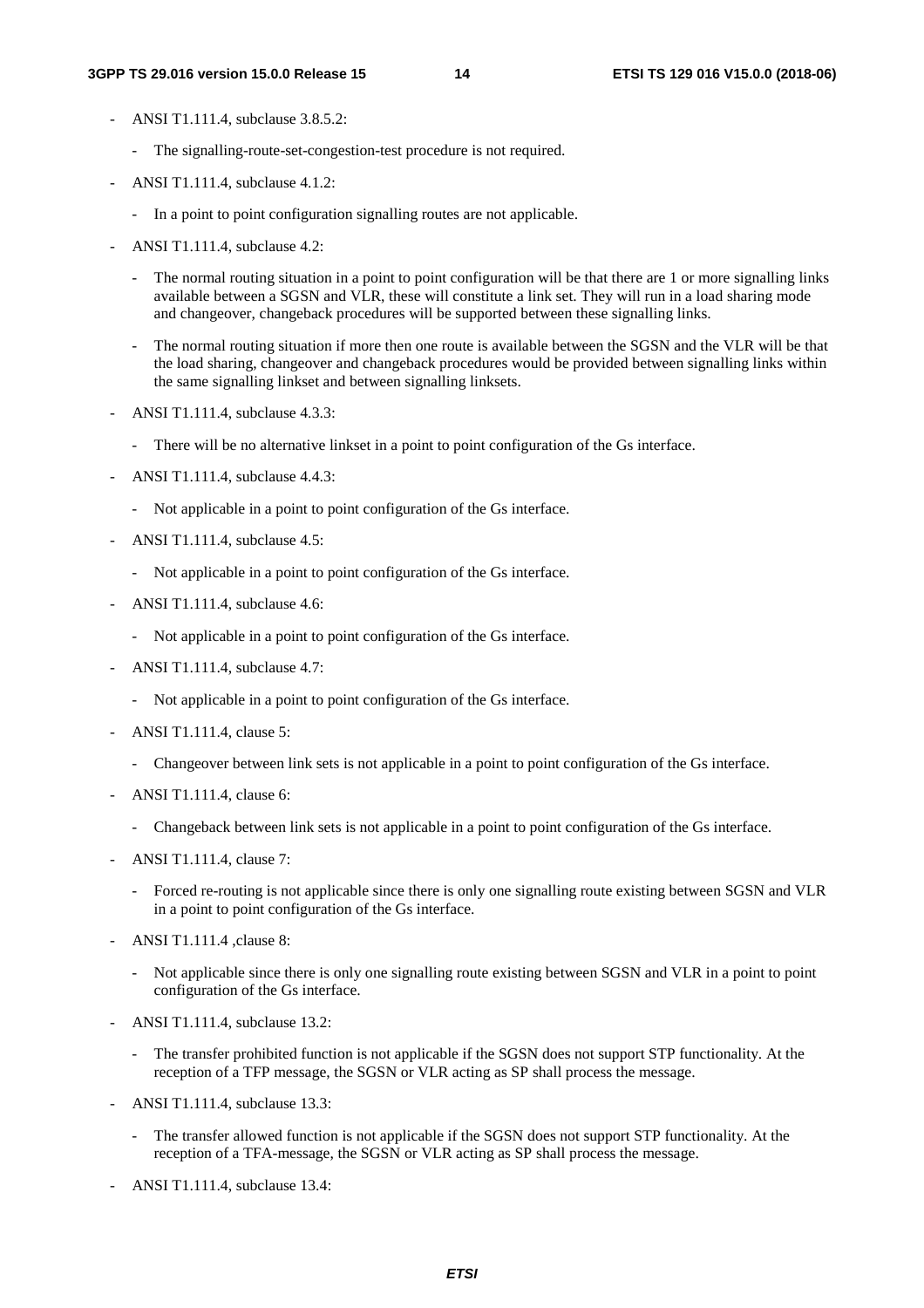- The transfer restricted function is not applicable if the SGSN does not support STP functionality. At the reception of the TFR message the SGSN or VLR acting as SP shall process the message.
- ANSI T1.111.4, subclause 13.5:
	- The signalling-route-set-test procedure is not applicable.
- ANSI T1.111.4, subclauses 13.6, 13.7 and 13.8:
	- The transfer controlled function is not applicable if the SGSN does not support STP functionality. At the reception of TFC message, the SGSN or VLR acting as SP shall process the message.
- ANSI T1.111.4, subclause 13.9:
	- The signalling route-set-congestion-test function is not applicable. At the reception of signalling-route-setcongestion-test message no action is taken by the receiving entity.

#### 5.4.2.3 Informative clauses

A list of clarifications to ANSI Recommendation T1.111.4 are listed below.

- ANSI T1.111.4, subclause 2.3.4:
	- The load sharing procedures shall allow any value of the SLS field in the MTP3 network management messages that are not related to a specific signalling link or a default value of 00000000 should be used.
- ANSI T1.111.4, subclause 3.4.1:
	- For point to point working, the signalling route will become unavailable when the associated link set fails.
- ANSI T1.111.4, subclause 3.4.2:
	- For point to point working, the signalling route will become available when the associated link set is restored.
- ANSI T1.111.4, subclause 3.5.1:
	- For point to point working, the procedures used in connection with signalling route unavailability will be those specified for signalling route set unavailability in ANSI Recommendation T1.111.4 subclause 11.2.1.
- ANSI T1.111.4, subclause 3.5.2:
	- For point to point working, the procedures used in connection with signalling route availability will be those specified for signalling route set availability in ANSI Recommendation T1.111.4 subclause 11.2.2.
- ANSI T1.111.4, clause 9:
	- The SGSN and the MSC/VLR shall implement the restart procedures specified in ANSI T1.111.4.
- ANSI T1.111.4, clause 11:
	- For point to point working, the signalling route set will consist of one associated signalling route only.

# 6 Conformance to SCCP

# 6.1 Overview

The purpose of this clause is to identify the subset of the SCCP functions which are necessary to provide addressing, error detection and segmentation facilities in the Gs interface. If this subset of SCCP functions is implemented, compatibility with a full ITU-T or ANSI SCCP shall be maintained. Only the needs of the user of SCCP (refer to 3GPP TS 29.018) are taken into account in this clause: the operations and maintenance requirements about SCCP functions are outside the scope of the present document.

No SCCP translation function is required in the VLR or the SGSN between the national and the local MTP. The Destination Point Code and Subsystem Number would allow direct routing by the local SCCP and MTP. Global Title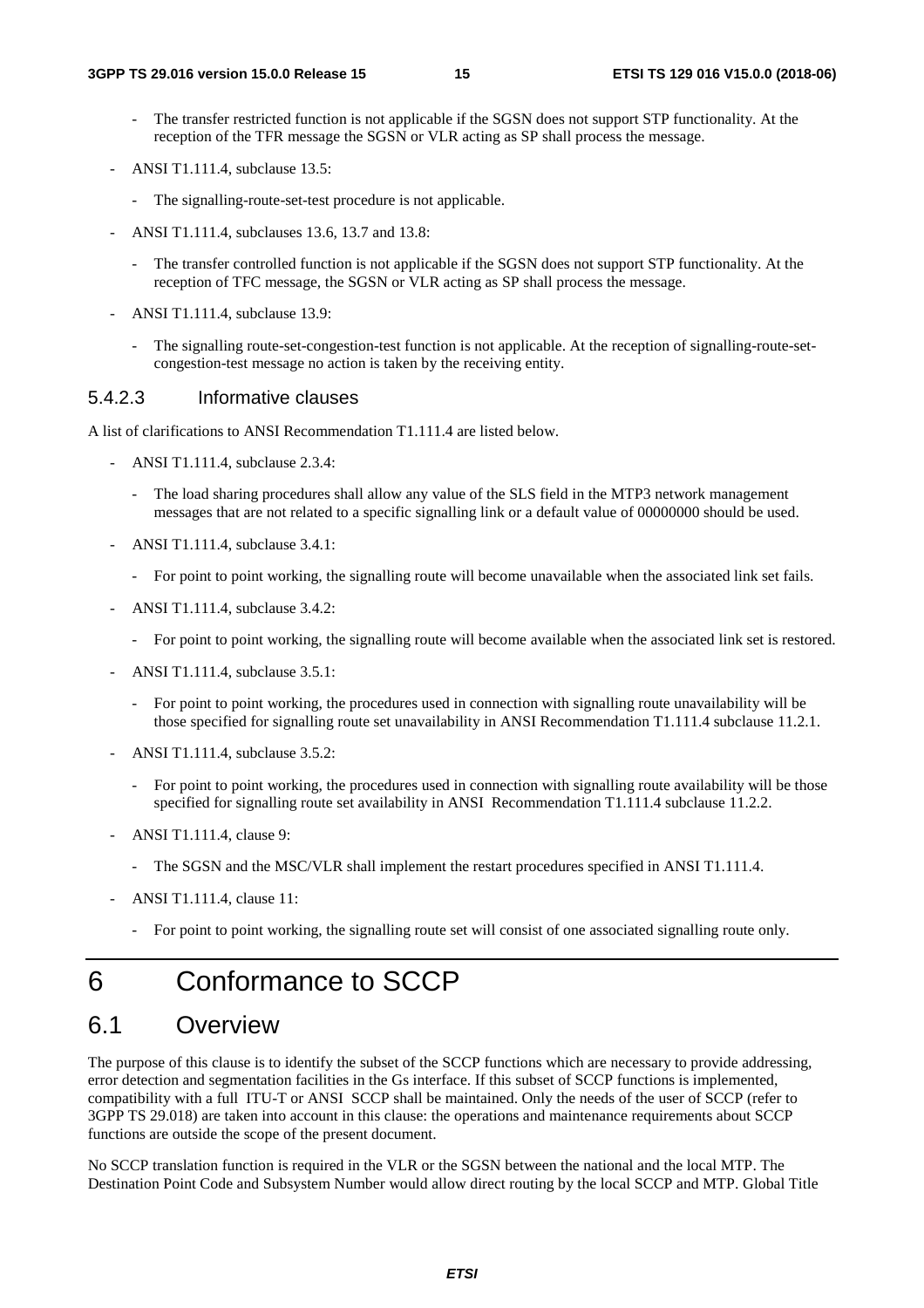addressing is supported on the Gs interface to provide flexibility in the addressing scheme implementation (note that the SGSN is assigned a global title in order to communicate with an HLR across an inter PLMN boundary).

Only connectionless class 0 SCCP services are used on the Gs interface. These simplifications are applicable to the signalling between an SGSN and a VLR in GSM PLMNs.

The minimum set of SCCP functions which apply are specified in the ITU-T Recommendations Q.711, Q.712, Q.713 and Q.714, for E1 interface and ANSI T1.112 for T1 interface with the qualifications specified in this Recommendation.

# 6.2 SCCP Primitives

### 6.2.1 SCCP Primitives for E1 Interface (ITU Recommendation Q.711)

- ITU-T Recommendation Q.711, clause 1:
	- No SCCP connection-oriented services are used.
- ITU-T Recommendation Q.711, clause 2:
	- No SCCP connection-oriented services are used. Only connectionless class 0 is used.
- ITU-T Recommendation Q.711, subclause 2.1:
	- Not applicable.
- ITU-T Recommendation Q.711, subclause 4.1:
	- Connection-oriented functions are not applicable

### 6.2.2 SCCP Primitives for T1 Interface (ANSI Standards T1.112.1)

- ANSI T1.112.1, clause 1:
	- No SCCP connection-oriented services are used.
- ANSI T1.112.1, clause 2:
	- No SCCP connection-oriented services are used. Only connectionless class 0.
- ANSI T1.112.1, subclause 2.1:
	- Not applicable.
- ANSI T1.112.1, subclause 4.1:
	- Connection-oriented functions are not applicable.

# 6.3 SCCP messages

### 6.3.1 SCCP messages for E1 Interface (ITU Recommendation Q.712)

- ITU-T Recommendation Q.712, subclauses 1.1 to 1.14:
	- Messages not used.
- ITU-T Recommendation Q.712, subclause 1.16:
	- The Subsystem-Out-Of-Service-Grant (SOG) message is not used.
- ITU-T Recommendation Q.712, subclause 1.17:
	- The Subsystem-Out-Of-Service-Request (SOR) message is not used.
- ITU-T Recommendation Q.712, subclauses 2.4, 2.6, 2.7, 2.9, 2.11, 2.12, 2.13, 2.14, 2.16 and 2.17:
	- Parameters not used.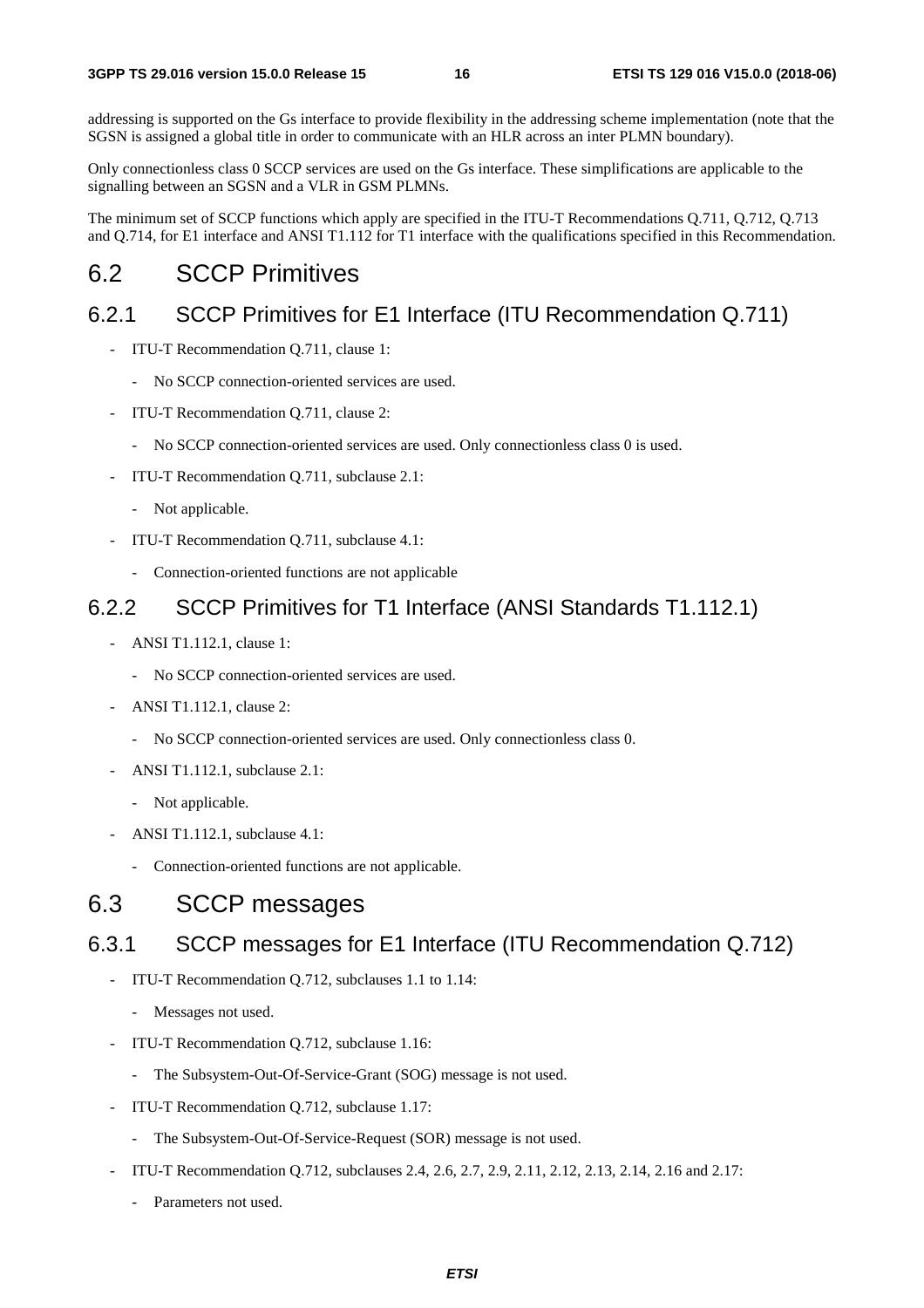### 6.3.2 SCCP messages for T1 Interface (ANSI Standards T1.112.2)

- ANSI T1.112.2, subclauses 2.1 to 2.14:
	- Messages not used.
- ANSI T1.112.2, subclause 3.4:
	- The Subsystem-Out-Of-Service-Request (SOR) message is not used.
- ANSI T1.112.2, subclause 3.5:
	- The Subsystem-Out-Of-Service-Grant (SOG) message is not used.
- ANSI T1.112.2, subclause 3.6:
	- The Subsystem-Backup Routing (SBR) (Optional) message is not used.
- ANSI T1.112.2, subclause 3.7:
	- The Subsystem-Normal Routing (SNR) (Optional) message is not used.
- ANSI T1.112.2, subclause 3.8:
	- The Subsystem-Routing Status Test (SRT) (Optional) message is not used.
	- ANSI T1.112.2, subclauses 4.2, 4.4, 4.6, 4.7, 4.10, 4.11, 4.12, 4.13, 4.15, 4.16, 4.17, 4.18 and 4.19:
		- Parameters not used.

# 6.4 SCCP formats and codes

### 6.4.1 SCCP format and codes for E1 Interface (ITU Recommendation Q.713)

- ITU-T Recommendation Q.713, subclause 3.4:
	- The called party address shall include the appropriate sub system number. All other aspects of SCCP addressing are network specific.
- ITU-T Recommendation Q.713, subclause 3.4.2.2:
	- SSN value:
		- This is a national network concern. Different SSN values can be allocated for SGSN and VLR.
- ITU-T Recommendation Q.713, subclause 3.5:
	- The calling party address shall include the appropriate sub system number. All other aspects of SCCP addressing are network specific.
- ITU-T Recommendation Q.713, subclause 3.6:
	- Protocol class: the classes 1, 2 and 3 are not used.
- ITU-T Recommendation Q.713, subclauses 3.7 3.8, 3.9, 3.10, 3.11, 3.13, 3.14 and 3.15:
	- Parameters not used.
- ITU-T Recommendation Q.713, subclauses 4.2 to 4.9 and 4.12 to 4.17:
	- Messages not used.
- ITU-T Recommendation Q.713, subclause 5.1.1:
	- SOR and SOG not needed.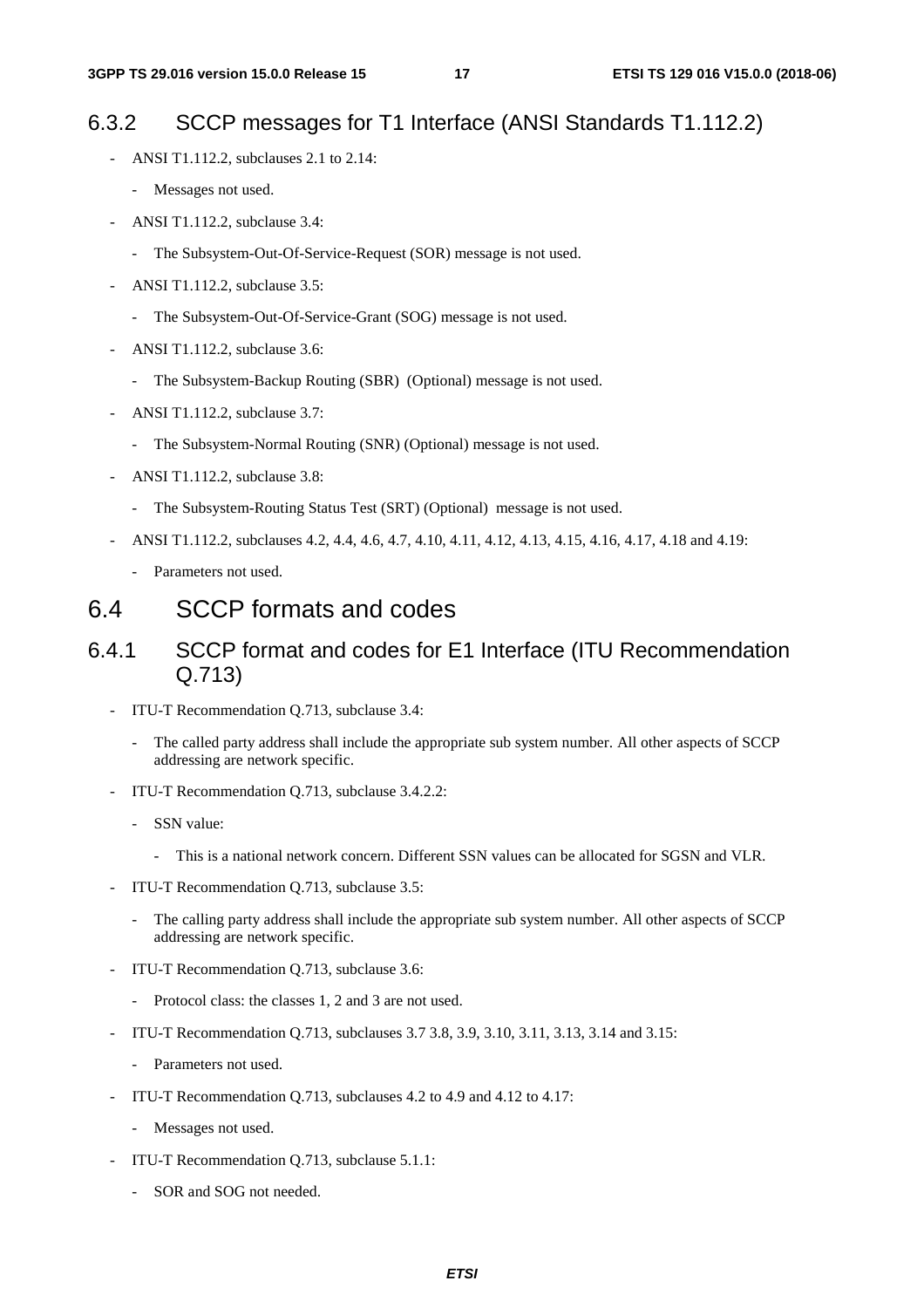# 6.4.2 SCCP format and codes for T1 Interface (ANSI Standards T1.112.3)

- ANSI T1.112.3, subclause 3.4:
	- The called party address shall include the appropriate sub system number. All other aspects of SCCP addressing are network specific.
- ANSI T1.112.3, subclause 3.4.2.1:
	- The SSN values are a national network concern. Different SSN values can be allocated for SGSN and VLR.
- ANSI T1.112.3, subclause 3.5:
	- The calling party address shall include the appropriate sub-system number. All other aspects of SCCP addressing are network specific.
- ANSI T1.112.3, subclause 3.6:
	- Protocol class: the classes 2 and 3 are not used.
- ANSI T1.112.3, subclauses 3.7, 3.8, 3.9, 3.10, 3.11, 3.13, 3.14 and 3.15:
	- Parameters not used.
- ANSI T1.112.3, subclauses 4.2 to 4.9 and 4.12 to 4.17:
	- Messages not used.
- ANSI T1.112.3, subclause 5.1.1:
	- SOR, SNR, SRT, SBR, and SOG not needed.

# 6.5 SCCP procedures

### 6.5.1 SCCP procedures for E1 Interface (ITU Recommendation Q.714)

- ITU-T Recommendation Q.714, subclauses 1.1.2 and 1.1.3:
	- Protocol classes 2 and 3 not used.
	- Connection-oriented services are not used.
- ITU-T Recommendation Q.714, subclause 1.2:
	- Connection-oriented services are not used.
- ITU-T Recommendation Q.714, subclause 1.3:
	- Protocol class 1 not used.
- ITU-T Recommendation Q.714, subclause 2.1:
	- The two basic categories of addresses for conectionless messages are used.
- ITU-T Recommendation Q.714, subclause 2.2 and 2.3:
	- No connection-oriented message is used.
- ITU-T Recommendation Q.714, clause 3:
	- Connection-oriented procedures are not used.
- ITU-T Recommendation Q.714, clause 5:
	- Only those messages and procedures relating to non-replicated subystems or nodes are required.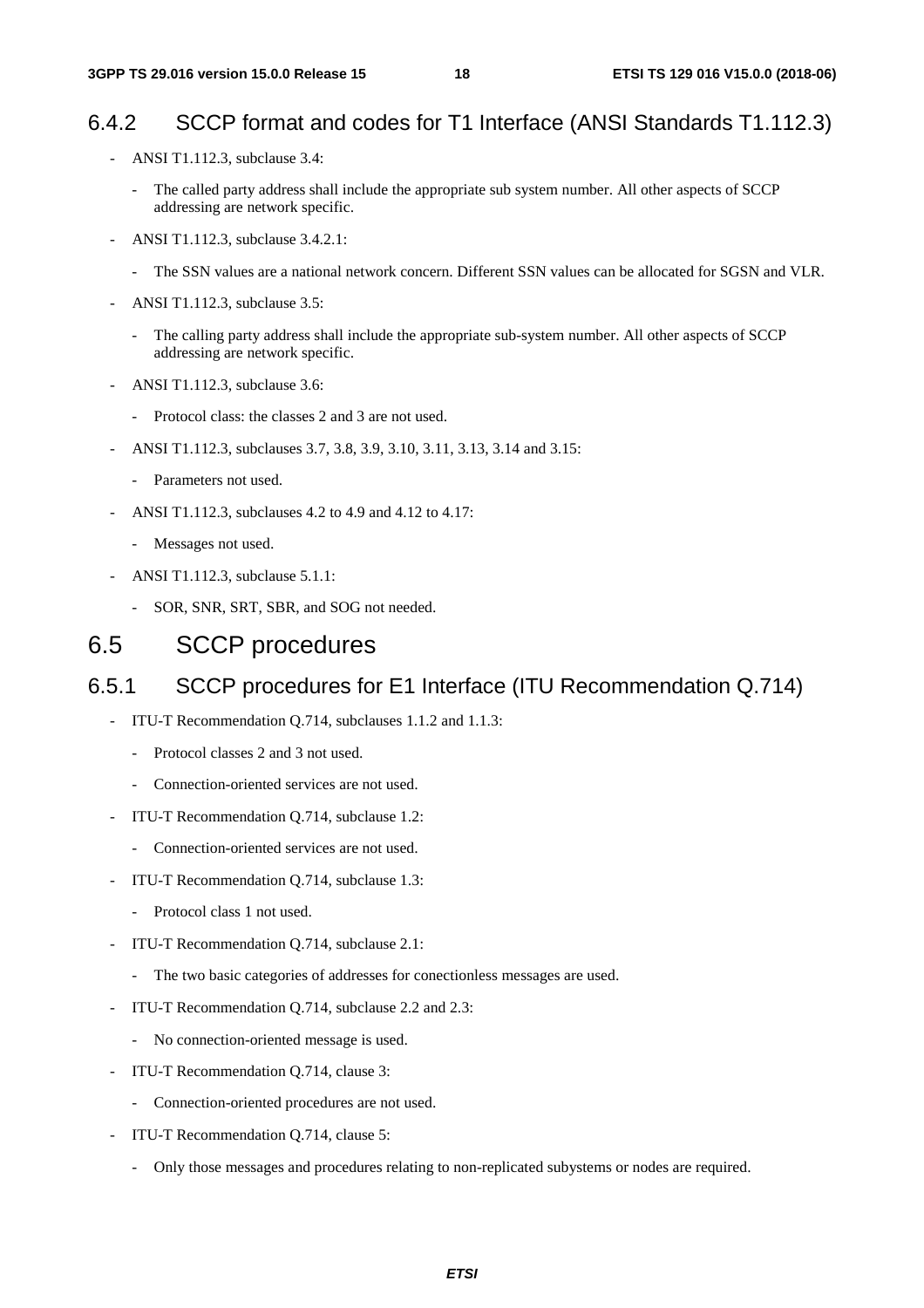# 6.5.2 SCCP procedures for T1 Interface (ANSI Standards T1.112.4)

- ANSI T1.112.4, subclauses 1.1.2 and 1.1.3:
	- Protocol classes 2 and 3 not used.
	- Connection-oriented services are not used.
- ANSI T1.112.4, subclause 1.2:
	- Connection-oriented services are not used.
- ANSI T1.112.4, subclause 1.3:
	- Protocol class 1 is not used.
- ANSI T1.112.4, subclause 2.1:
	- The two basic categories of addresses for connectionless messages are used.
- ANSI T1.112.4, subclause 2.2 and 2.3:
	- No connection-oriented message is used.
- ANSI T1.112.4, clause 3:
	- Connection-oriented procedures not used.
- ANSI T1.112.4, clause 5:
	- Only those messages and procedures relating to non-replicated subsystems or nodes are required.

# 7 Use of the SCCP (E1/T1 Interface)

The underlying transport stack and the SCCP are used to support signalling messages between the SGSN and the MSC. The BSSAP+ protocol specified in 3GPP TS 29.018 is the user of the SCCP. 3GPP TS 29.018 only uses the services of the class 0 of the SCCP.

The Gs interface connects an SGSN to a VLR within the same PLMN. The use of point codes or global titles is allowed for routing of SCCP messages.

The format and coding of address parameters carried by the SCCP for routing purpose shall comply with ITU-T Recommendation Q.713 for E1 interface and ANSI T1.112.3 T1 interface with the following restrictions:

- The called party address shall include:
	- an SSN (see subclause 6.4.1 E1 interface and subclause 6.4.2 for T1 interface);
	- all other aspects of the SCCP signalling are specified in 3GPP TS 29.002.
- The calling party address shall include:
	- an SSN (see subclause 6.4.1 E1 interface and subclause 6.4.2 for T1 interface);
	- all other aspects of the SCCP signalling are specified in 3GPP TS 29.002.

When an SCCP message is sent, the Called Party Address is derived from the Called Address of the N-UNITDATA-REQUEST primitive issued by the local SCCP user.

When an SCCP message is received, the Calling Address within the N-UNITDATA-INDICATION primitive is derived from the Calling Party Address of the SCCP UNITDATA message received.

Only address information belonging to the E.164 numbering plan is allowed to be included as Global Title in the Called and Calling Party Address. The SGSN and the VLR store the address of the other entity using the format received in the Calling Party Address field or the address information received in the application part of the message.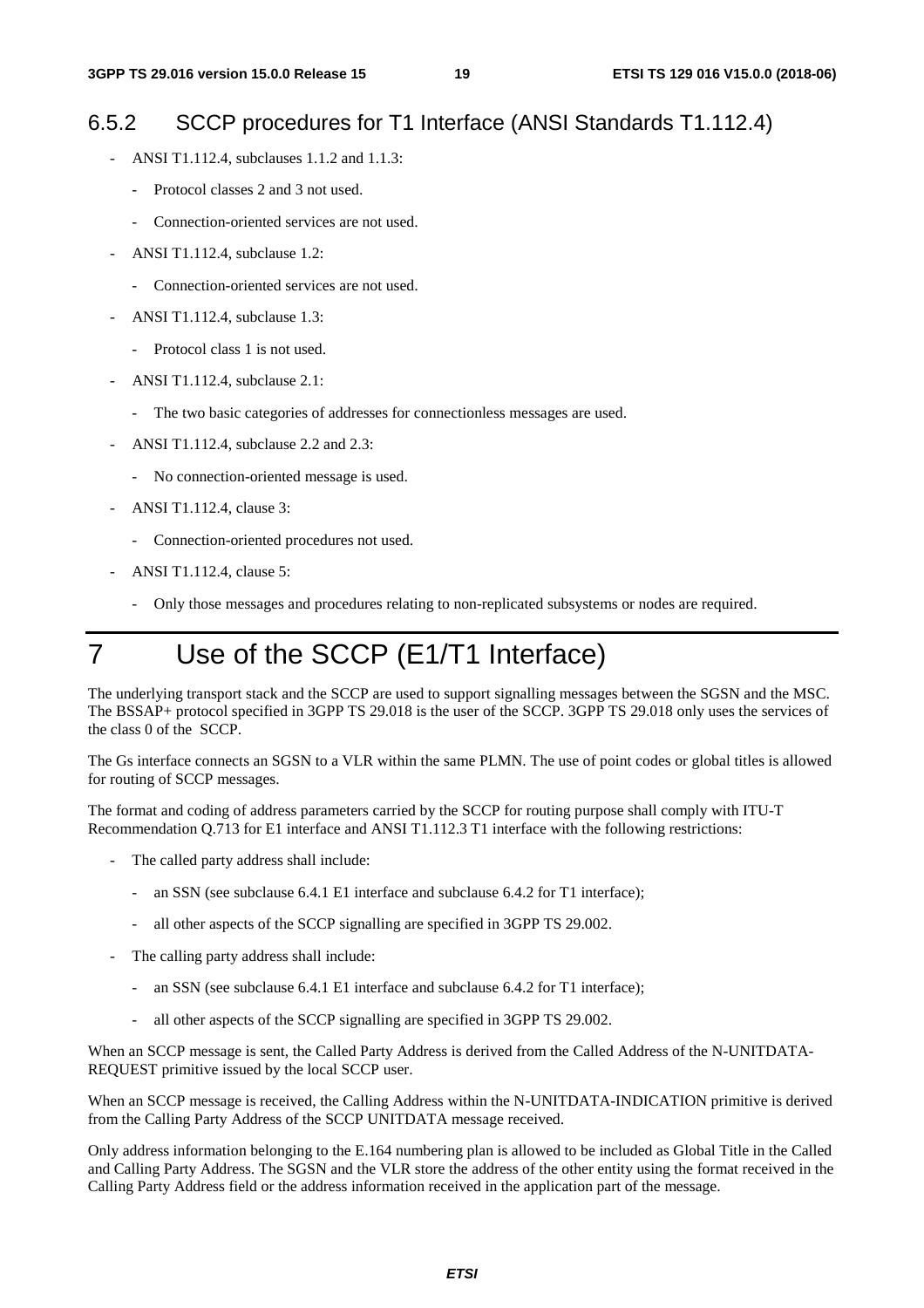# Annex A (informative): Change history

| <b>Change history</b> |                          |         |           |                 |                    |                         |  |
|-----------------------|--------------------------|---------|-----------|-----------------|--------------------|-------------------------|--|
| <b>TSG CN#</b>        | <b>Spec</b>              | Version | <b>CR</b> | <phase></phase> | <b>New Version</b> | <b>Subject/Comment</b>  |  |
|                       | Apr 1999 GSM 09.16 7.0.0 |         |           |                 |                    | Transferred to 3GPP CN1 |  |
| ICN#03                | 29.016                   |         |           |                 | 3.0.0              | Approved at CN#03       |  |

| <b>TSG</b><br>Meet- | <b>TSG Doc</b><br>number                           | <b>TSG WG</b><br>doc | <b>CR</b> | Rev        | Ph               | Cat | <b>Vers</b><br>Old | <b>Vers</b><br><b>New</b> | <b>Subject</b>                                                            |         | <b>Date</b>           |
|---------------------|----------------------------------------------------|----------------------|-----------|------------|------------------|-----|--------------------|---------------------------|---------------------------------------------------------------------------|---------|-----------------------|
| ing                 |                                                    | number               |           |            |                  |     |                    |                           |                                                                           |         |                       |
| <b>NP-09</b>        | NP-<br>000441                                      | $N1-$<br>001017      | 004       | 1          | $R99$ F          |     | 3.0.0              | 3.1.0                     | Different SSNs for SGSN and<br><b>VLR</b>                                 | 09-2000 |                       |
| <b>NP-11</b>        | NP-<br>0100150                                     | $N1-$<br>010459      | 005       | 1          | $ReI$ - $C$<br>4 |     | 3.1.0              | 4.0.0                     | BSSAP+ over IP according to<br><b>SIGTRAN</b>                             | 03-2001 |                       |
| <b>NP-16</b>        | NP-<br>020224                                      | $N1-$<br>021326      | 006       |            | $ReI - F$<br>4   |     | 4.0.0              | 4.1.0                     | Various clean-up of wrong<br>references                                   | 06-2002 |                       |
| <b>NP-16</b>        |                                                    |                      |           |            | Rel-<br>5        |     | 4.1.0              | 5.0.0                     | CN plenary decision to make this<br>3GPP TS 29.016 also for<br>Release 5. | 06-2002 |                       |
| <b>NP-26</b>        |                                                    |                      |           |            | Rel-<br>6        |     | 5.0.0              | 6.0.0                     | Rel-6 published after CN#26                                               | 12-2004 |                       |
|                     |                                                    |                      |           |            | Rel-<br>7        |     | 6.0.0              | 7.0.0                     | CN plenary decision to make this<br>3GPP TS 29.016 also for<br>Release 7. | 06-2007 |                       |
|                     |                                                    |                      |           |            | Rel-<br>8        |     | 7.0.0              | 8.0.0                     | Upgrade to Rel-8 (CT#42)                                                  | 12-2008 |                       |
|                     |                                                    |                      |           |            | Rel-<br>9        |     | 8.0.0              | 9.0.0                     | Upgrade to Rel-9 (CT#46)                                                  | 12-2009 |                       |
|                     |                                                    |                      |           |            | Rel-<br>10       |     | 9.0.0              | 10.0.0                    | Upgrade to Rel-10 (CT#51)                                                 | 03-2011 |                       |
|                     |                                                    |                      |           |            | Rel-<br>11       |     | 10.0.0             | 11.0.0                    | Upgrade to Rel-11 (CT#57)                                                 | 09-2012 |                       |
|                     |                                                    |                      |           |            | Rel-<br>12       |     | 11.0.0             | 12.0.0                    | Upgrade to Rel-12 (CT#65)                                                 | 09-2014 |                       |
|                     |                                                    |                      |           |            | Rel-<br>13       |     | 12.0.0             | 13.0.0                    | Upgrade to Rel-13 (CT#70)                                                 | 12-2015 |                       |
|                     | <b>Change history</b>                              |                      |           |            |                  |     |                    |                           |                                                                           |         |                       |
| <b>Date</b>         | <b>Meeting</b>                                     | <b>TDoc</b>          | <b>CR</b> | <b>Rev</b> | Cat              |     | Subject/Comment    |                           |                                                                           |         | <b>New</b><br>version |
| 2017-03             | SA#75                                              |                      |           |            |                  |     | Upgrade to Rel-14  |                           |                                                                           |         | 14.0.0                |
|                     | Update to Rel-15 version (MCC)<br>2018-06<br>SA#80 |                      |           |            |                  |     | 15.0.0             |                           |                                                                           |         |                       |